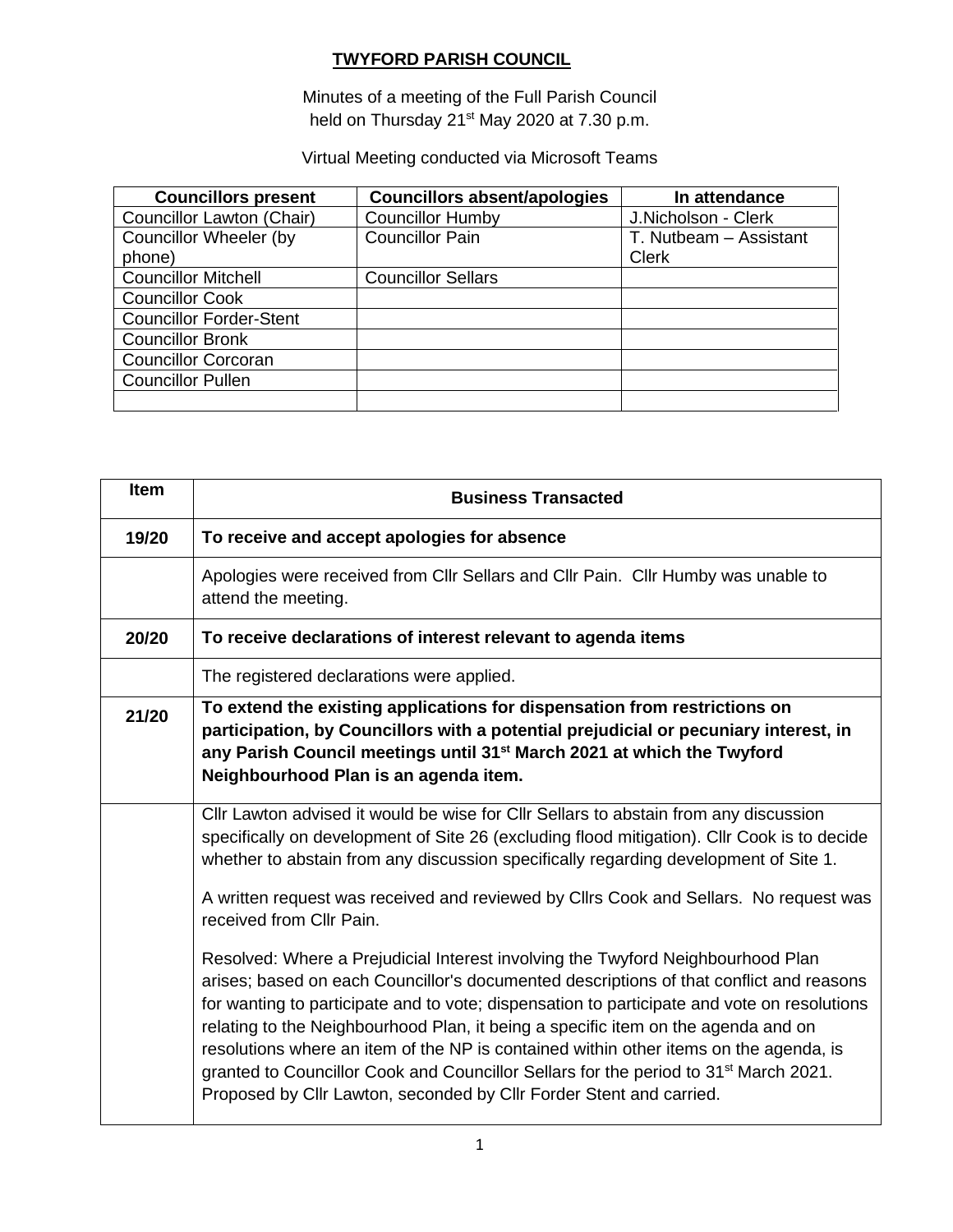|                             | In discussion of this agenda item, it was noted an error in the FPC Minutes of June                                                                                                                                                                                                                                                                                                                                                                                                                                                |
|-----------------------------|------------------------------------------------------------------------------------------------------------------------------------------------------------------------------------------------------------------------------------------------------------------------------------------------------------------------------------------------------------------------------------------------------------------------------------------------------------------------------------------------------------------------------------|
|                             | 2019, item 56/19. The dispensation included an error to June 2019, which should have<br>stated to June 2020. The error was noted and it was agreed to reissue the Minutes with                                                                                                                                                                                                                                                                                                                                                     |
|                             | the correction.                                                                                                                                                                                                                                                                                                                                                                                                                                                                                                                    |
|                             | Action: Clerk to reissue FPC Minutes of June 2019 for approval, following an                                                                                                                                                                                                                                                                                                                                                                                                                                                       |
| <b>Clerk</b>                | amend to the correct date of 2020 on item 56/19                                                                                                                                                                                                                                                                                                                                                                                                                                                                                    |
| 22/20                       | To approve and sign-off, as a true record, the minutes for the virtual meeting on<br>30th April 2020.                                                                                                                                                                                                                                                                                                                                                                                                                              |
|                             | CIIr Bronk had made a series of amends and corrections to the previous minutes. The<br>amended minutes from 30 <sup>th</sup> April 2020 were approved as a true record of events<br>proposed by Cllr Bronk and seconded by Cllr Cook.                                                                                                                                                                                                                                                                                              |
| 23/20                       | To adjourn for public participation                                                                                                                                                                                                                                                                                                                                                                                                                                                                                                |
| 23.1/20                     | To receive questions from the members of the public.                                                                                                                                                                                                                                                                                                                                                                                                                                                                               |
|                             | None received.                                                                                                                                                                                                                                                                                                                                                                                                                                                                                                                     |
| 24.2/20                     | To receive the County Councillor's report.                                                                                                                                                                                                                                                                                                                                                                                                                                                                                         |
|                             | Not present                                                                                                                                                                                                                                                                                                                                                                                                                                                                                                                        |
| 25.3/20                     | To receive the District Councillors' reports.                                                                                                                                                                                                                                                                                                                                                                                                                                                                                      |
|                             | Cllr Bronk had prepared the update report presented in Appendix 1.                                                                                                                                                                                                                                                                                                                                                                                                                                                                 |
|                             | In addition, Cllr Bronk was asked the level of WCC reserves.                                                                                                                                                                                                                                                                                                                                                                                                                                                                       |
| <b>Cllr</b><br><b>Bronk</b> | Action: Cllr Bronk to enquire as to the level of WCC reserves and circulate to<br>FPC.                                                                                                                                                                                                                                                                                                                                                                                                                                             |
|                             | Cllr Bronk was asked if there had been any progress on the CIL application to WCC.<br>Cllr Bronk advised CIL will not be looked at by WCC until September 2020. Cllr<br>Corcoran advised he will therefore continue to keep WCC up to date with progress on<br>the flood mitigation project (which is what the CIL application was requesting funding<br>towards). Cllr Bronk has not had a response from WCC on the extent to which they are<br>working with SDNP to collaborate on CIL funding for the flood mitigation project. |
|                             | CIIr Bronk also advised that he has stepped down from the WCC Planning Committee.                                                                                                                                                                                                                                                                                                                                                                                                                                                  |
|                             | CIIr Bronk had also had it confirmed from Jackie Porter, that following the report from the<br>Inspector, WCC no longer feel obliged to provide for the link road required for Eastleigh<br>Borough Local Plan.                                                                                                                                                                                                                                                                                                                    |
|                             | CIIr Cook added that she has been patrolling Compton Lock, and tidying up after the<br>many visitors leaving rubbish behind. Cllr Lawton thanked Cllr Cook for her work.                                                                                                                                                                                                                                                                                                                                                           |
| 26/20                       | To receive an update on matters arising from the minutes of the Full Council<br>meeting held on 30 <sup>th</sup> April 2020 that are not included elsewhere on the agenda and<br>to consider the status of progress to date                                                                                                                                                                                                                                                                                                        |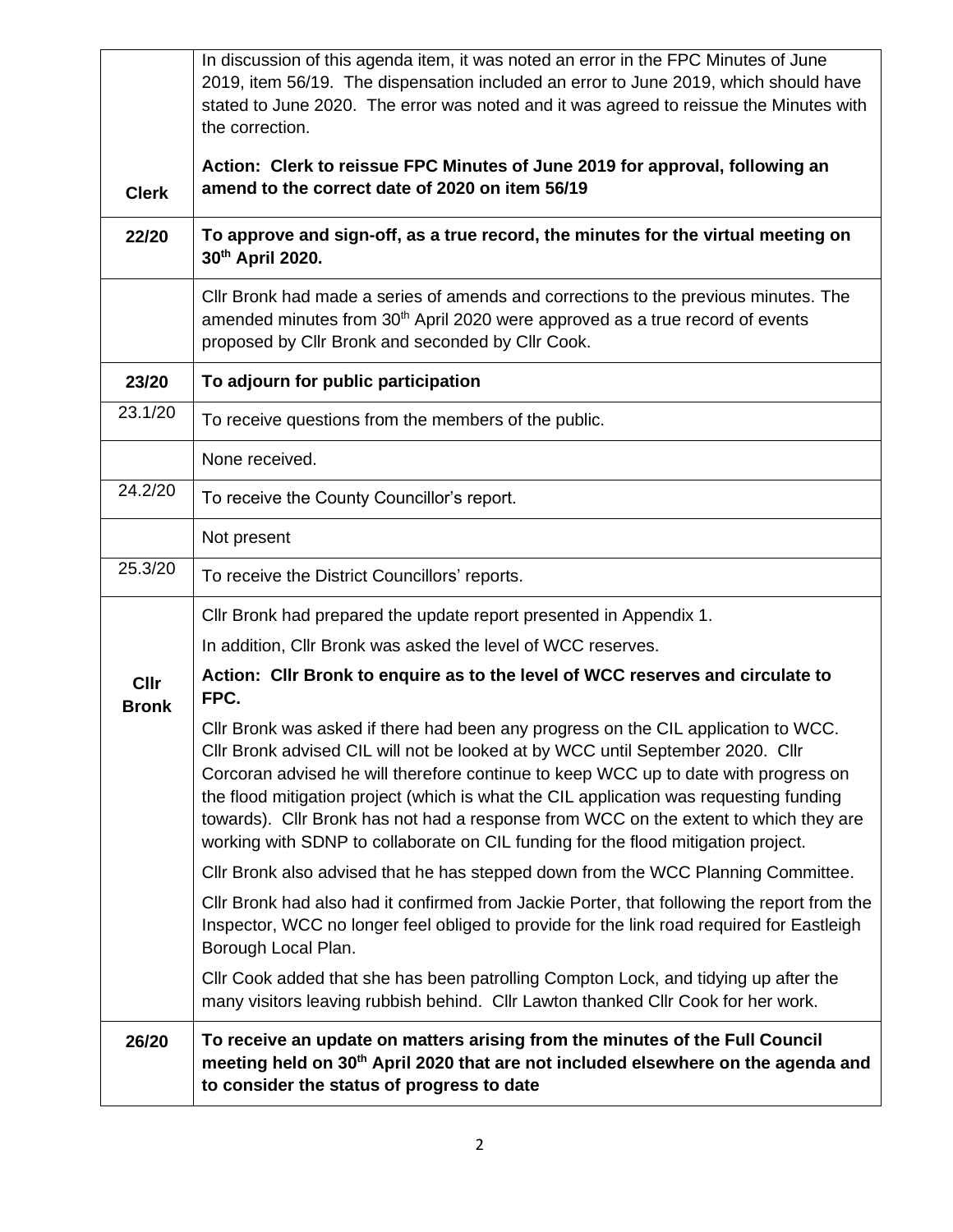|                        | CIIr Corcoran enquired whether the Water Abstraction license had been paid, and the<br>Clerk advised that no invoice had been received.                                                                                                                                                                                                                                                                                                                                                                                                                                                                                                                                      |
|------------------------|------------------------------------------------------------------------------------------------------------------------------------------------------------------------------------------------------------------------------------------------------------------------------------------------------------------------------------------------------------------------------------------------------------------------------------------------------------------------------------------------------------------------------------------------------------------------------------------------------------------------------------------------------------------------------|
| 27/20                  | To receive an update from the Planning Committee and any updates on any<br>matters arising unless already covered by another agenda item                                                                                                                                                                                                                                                                                                                                                                                                                                                                                                                                     |
| Clerk /<br><b>Cllr</b> | Cllr Mitchell had nothing significant to update the FPC.<br>Cllr Corcoran asked for an update and discussion on Eastleigh Local Plan at the next<br>Planning Committee meeting. In addition, Cllr Cook said she would ask John Lauwreys<br>for an update.<br>Action: Clerk to add ELP update to Planning Committee agenda, 4th June 2020.                                                                                                                                                                                                                                                                                                                                    |
| Corcoran               | CIIr Corcoran to prepare an update report.                                                                                                                                                                                                                                                                                                                                                                                                                                                                                                                                                                                                                                   |
| 28/20                  | To receive an update on matters arising from the Recreation Committee; to note<br>or discuss action taken since unless already covered by another agenda item                                                                                                                                                                                                                                                                                                                                                                                                                                                                                                                |
|                        | The Assistant Clerk updated that the defibrillator has been installed at Hunter Park<br>pavilion. The next steps are to get the defibrillator registered with the emergency<br>services and set up the process for checking the unit.                                                                                                                                                                                                                                                                                                                                                                                                                                        |
|                        | CIIr Lawton commended how good and well maintained the grounds at Hunter Park are<br>currently looking.                                                                                                                                                                                                                                                                                                                                                                                                                                                                                                                                                                      |
|                        | A mound of soil has been left next to the car park and allotments, Cllr Wheeler is to<br>email the plot holder concerned to get the soil moved.                                                                                                                                                                                                                                                                                                                                                                                                                                                                                                                              |
| Cllr<br>Wheeler        | Action: Cllr Wheeler to email the allotment plot holder to ensure the soil is moved<br>from the car park                                                                                                                                                                                                                                                                                                                                                                                                                                                                                                                                                                     |
|                        | The meeting adjourned briefly for the 8pm clap for the NHS. All members reconvened at<br>8.05pm.                                                                                                                                                                                                                                                                                                                                                                                                                                                                                                                                                                             |
| 28.1/20                | Resolve to make the goals in container accessible to the park users on the top field.                                                                                                                                                                                                                                                                                                                                                                                                                                                                                                                                                                                        |
|                        | Lukas Budny owed the Parish Council £40 in unpaid invoices from junior football training<br>over 2 years ago. The goals belonging to Mr Budny, were being held in the container<br>until the invoice was settled. Last week, the Recreation Committee decided to put the<br>goals up on the top field for the children to enjoy a kick around during current<br>restrictions. Unfortunately, Mr Budny was not consulted prior to the goals being used,<br>which resulted in him taking the goals down. The Clerk contacted Mr Budny apologising<br>for the miscommunication, and Mr Budny requested £100 cash for the goals, as well as<br>the £40 outstanding debt settled. |
|                        | It was agreed that £140 credit would not be paid for the goals. Cllr Cook would contact<br>Mr Budny and negotiate the use of the goals. The recreation committee would also<br>consider what equipment could be used to enable the children to have goals at Hunter<br>Park.                                                                                                                                                                                                                                                                                                                                                                                                 |
| 28.2/20                | Review quotes to survey the trees on Parish Land, and resolve to create an annual<br>budget for an annual inspection of Trees on Parish Land for Health and Safety                                                                                                                                                                                                                                                                                                                                                                                                                                                                                                           |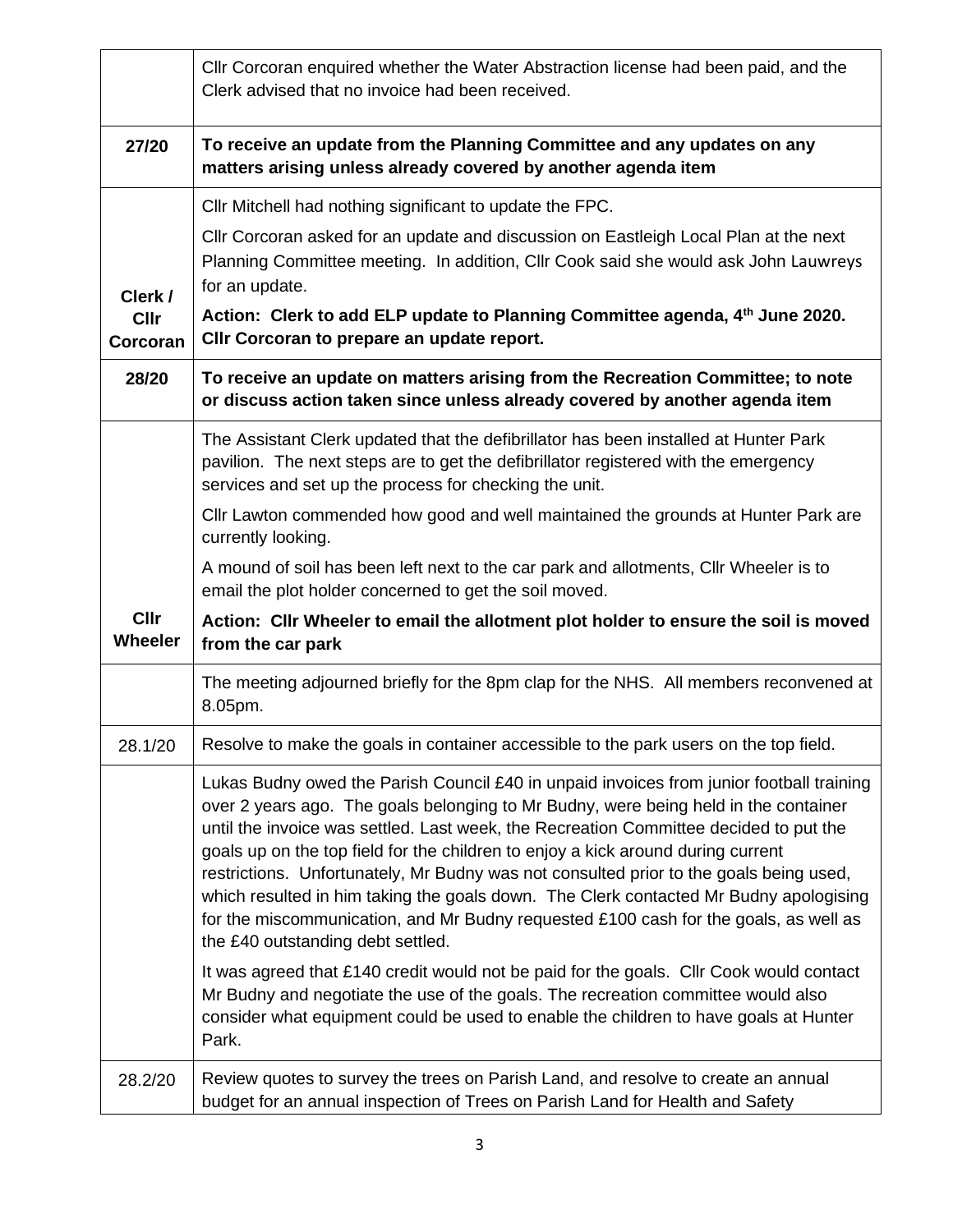|              | purposes.                                                                                                                                                                                                                                                                                                                                                                         |  |  |  |  |
|--------------|-----------------------------------------------------------------------------------------------------------------------------------------------------------------------------------------------------------------------------------------------------------------------------------------------------------------------------------------------------------------------------------|--|--|--|--|
|              | Two quotes were received prior to the meeting, a third has not yet been received.<br>However, the Parish Council were able to discuss the need for an annual survey, and<br>identified the need to establish whether a survey is required of trees on agricultural land<br>(Berry Meadow, The Meads) as well as recreation ground (Hunter Park, Northfields<br>recreation space). |  |  |  |  |
| <b>Clerk</b> | Action: Clerk to contact Came and Company to establish extent of liability on<br>agricultural land                                                                                                                                                                                                                                                                                |  |  |  |  |
| <b>Asst</b>  | The two quotes obtained vary significantly in cost, and it was established more work was<br>required to ensure all of the Parish Council requirements were incorporated into both<br>quotes.                                                                                                                                                                                      |  |  |  |  |
| <b>Clerk</b> | Action: Assistant Clerk to discuss the quote in more detail with the cheaper<br>provider, and chase up the progress of the third quote.                                                                                                                                                                                                                                           |  |  |  |  |
| 28.3/20      | Resolve to spend £680 on bus shelter repairs (opposite Bourne Lane) with GW Shelter<br>Solutions following damage from storm Dennis.                                                                                                                                                                                                                                              |  |  |  |  |
|              | It was resolved to appoint GW Shelter to conduct the repairs as quoted to the bus<br>shelter opposite Bourne Lane, for £680.                                                                                                                                                                                                                                                      |  |  |  |  |
| <b>Clerk</b> | Action: Clerk to confirm appointment, and obtain copies of insurance and risk<br>assessment from GW Shelter.                                                                                                                                                                                                                                                                      |  |  |  |  |
|              |                                                                                                                                                                                                                                                                                                                                                                                   |  |  |  |  |
| 29/20        | To receive an update from the Finance Committee on matters arising; and to note<br>or discuss action taken since unless already covered by another agenda item                                                                                                                                                                                                                    |  |  |  |  |
| 29.1/20      | Resolve to approve payments to be made in May 2020.                                                                                                                                                                                                                                                                                                                               |  |  |  |  |
|              | For the list of payments to be approved, see Appendix 2.                                                                                                                                                                                                                                                                                                                          |  |  |  |  |
|              | The Clerk talked through the list of payments. Three unusual payments were made, to<br>Viking, which were for PPE to protect staff and Councillors on Council business during<br>the coronavirus pandemic.                                                                                                                                                                        |  |  |  |  |
|              | It was resolved to approve the payments, proposed by Cllr Mitchell and seconded by Cllr<br>Corcoran.                                                                                                                                                                                                                                                                              |  |  |  |  |
|              | CIIr Mitchell raised whether a risk assessment should be conducted, regarding the<br>Health and Safety of Parish Council staff. As the Parish Council employ less than 5<br>staff, it may not be required.                                                                                                                                                                        |  |  |  |  |
| <b>Clerk</b> | Action: Clerk to establish if a risk assessment of workers health and safety<br>working during coronavirus pandemic is required.                                                                                                                                                                                                                                                  |  |  |  |  |
| 29.2/20      | Resolve to sign the cash summary from Edge to the HSBC April Bank Statements.                                                                                                                                                                                                                                                                                                     |  |  |  |  |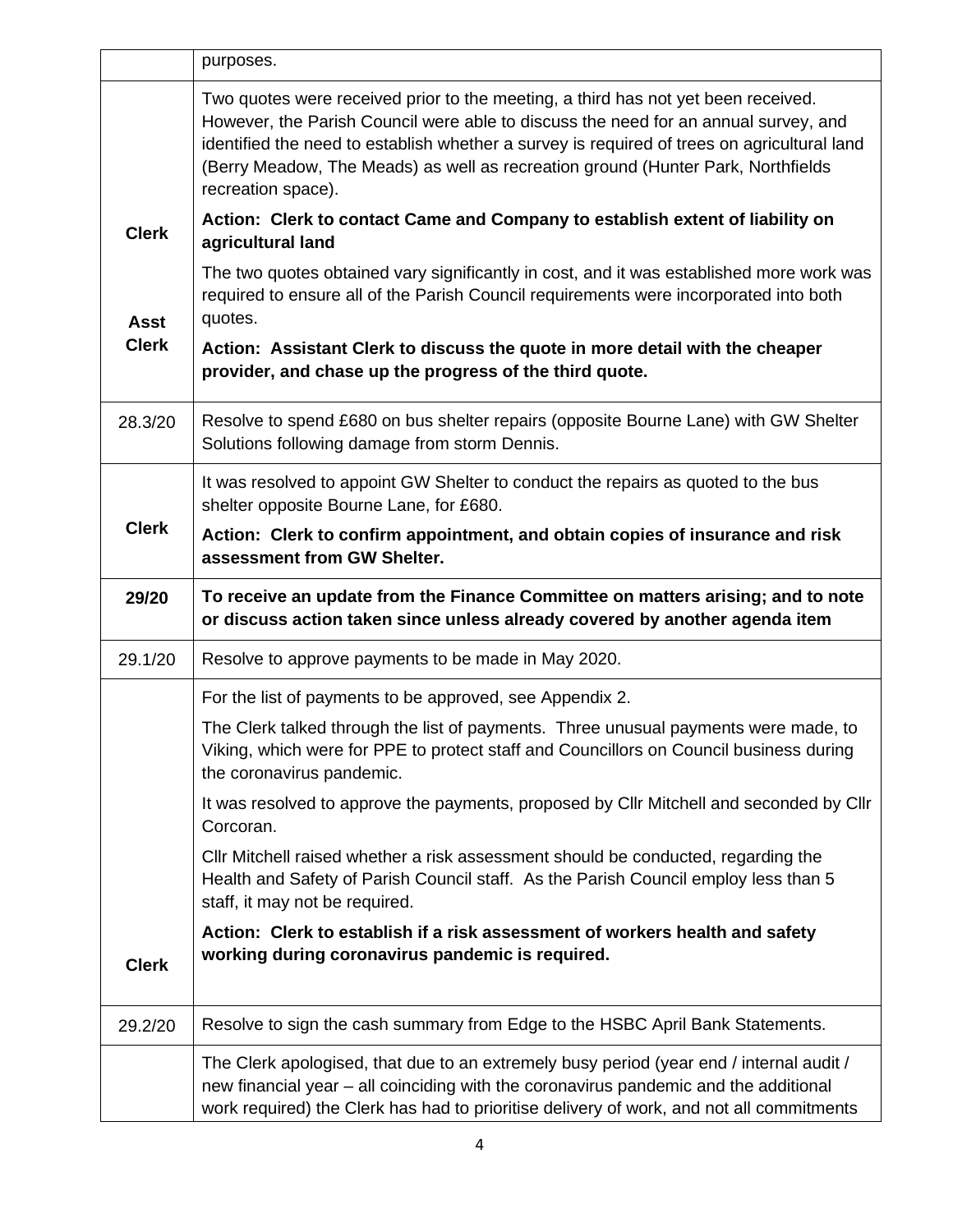|         | have been met. This item will therefore be carried over to the next meeting.                                                                                                                                                                                                                                                                                |                                                                                  |  |  |  |  |  |  |  |
|---------|-------------------------------------------------------------------------------------------------------------------------------------------------------------------------------------------------------------------------------------------------------------------------------------------------------------------------------------------------------------|----------------------------------------------------------------------------------|--|--|--|--|--|--|--|
| 29.3/20 | Feedback from the Internal Auditor on year end 2019 / 2020                                                                                                                                                                                                                                                                                                  |                                                                                  |  |  |  |  |  |  |  |
|         | The Clerk talked through the response from the internal auditor. The audit process is<br>usually a discussion between auditor and Clerk. Current restrictions meant that the<br>auditor took all paperwork away, and included all queries in the response. Some of the<br>points raised will be answered with ongoing discussion with the Internal Auditor. |                                                                                  |  |  |  |  |  |  |  |
|         | The Clerk has prepared a response to items raised, and the Parish Council are in<br>support of the response being sent to the Internal Auditor. See Appendix 3 for Internal<br>Audit response, and Clerk response.                                                                                                                                          |                                                                                  |  |  |  |  |  |  |  |
|         | The Parish Council did raise some concerns conflicting advice is given, for example,<br>whether payments for approval should from part of the main body of Minutes, or in the<br>Appendix.                                                                                                                                                                  |                                                                                  |  |  |  |  |  |  |  |
| All     | on S137 allocation.                                                                                                                                                                                                                                                                                                                                         | Action: ensure a copy of the Good Councillor Guide is available when deciding    |  |  |  |  |  |  |  |
| 29.4/20 | Resolve to approve the updated Asset Register, amended AGAR and explanation of<br>variances.                                                                                                                                                                                                                                                                |                                                                                  |  |  |  |  |  |  |  |
|         |                                                                                                                                                                                                                                                                                                                                                             | As in 29.2/20 above, the Clerk requested carrying item over to June FPC meeting. |  |  |  |  |  |  |  |
| 30/20   | Resolve to open a new savings bank account with Nationwide, and approve the<br>signatories as Clerk, Chairman and Treasurer. Two signatures required for<br>withdrawals.                                                                                                                                                                                    |                                                                                  |  |  |  |  |  |  |  |
|         | A two-step approval process was considered necessary for a Savings Account, holding<br>the majority of the Parish Council funds. This would include a Councillor in the<br>withdrawal / payment process.                                                                                                                                                    |                                                                                  |  |  |  |  |  |  |  |
|         | It was resolved to move forward in opening up a separate savings account, with<br>Nationwide, incorporating a two-step approval process. Proposed by Cllr Mitchell and<br>seconded by Cllr Pullen and carried unanimously.                                                                                                                                  |                                                                                  |  |  |  |  |  |  |  |
| 31/20   |                                                                                                                                                                                                                                                                                                                                                             | Review project Governance and establish terms of reference for each project      |  |  |  |  |  |  |  |
| 31.1/20 |                                                                                                                                                                                                                                                                                                                                                             | Top level overview of project progress                                           |  |  |  |  |  |  |  |
|         |                                                                                                                                                                                                                                                                                                                                                             |                                                                                  |  |  |  |  |  |  |  |
|         | <b>Next Deliverable</b><br><b>RAG Status</b><br><b>Next Expenditure</b><br><b>RAG Status</b><br>N'Plan<br>Production                                                                                                                                                                                                                                        |                                                                                  |  |  |  |  |  |  |  |
|         |                                                                                                                                                                                                                                                                                                                                                             |                                                                                  |  |  |  |  |  |  |  |
|         | Flood<br>Mitigation                                                                                                                                                                                                                                                                                                                                         |                                                                                  |  |  |  |  |  |  |  |
|         | <b>Car Park</b><br>Expansion                                                                                                                                                                                                                                                                                                                                |                                                                                  |  |  |  |  |  |  |  |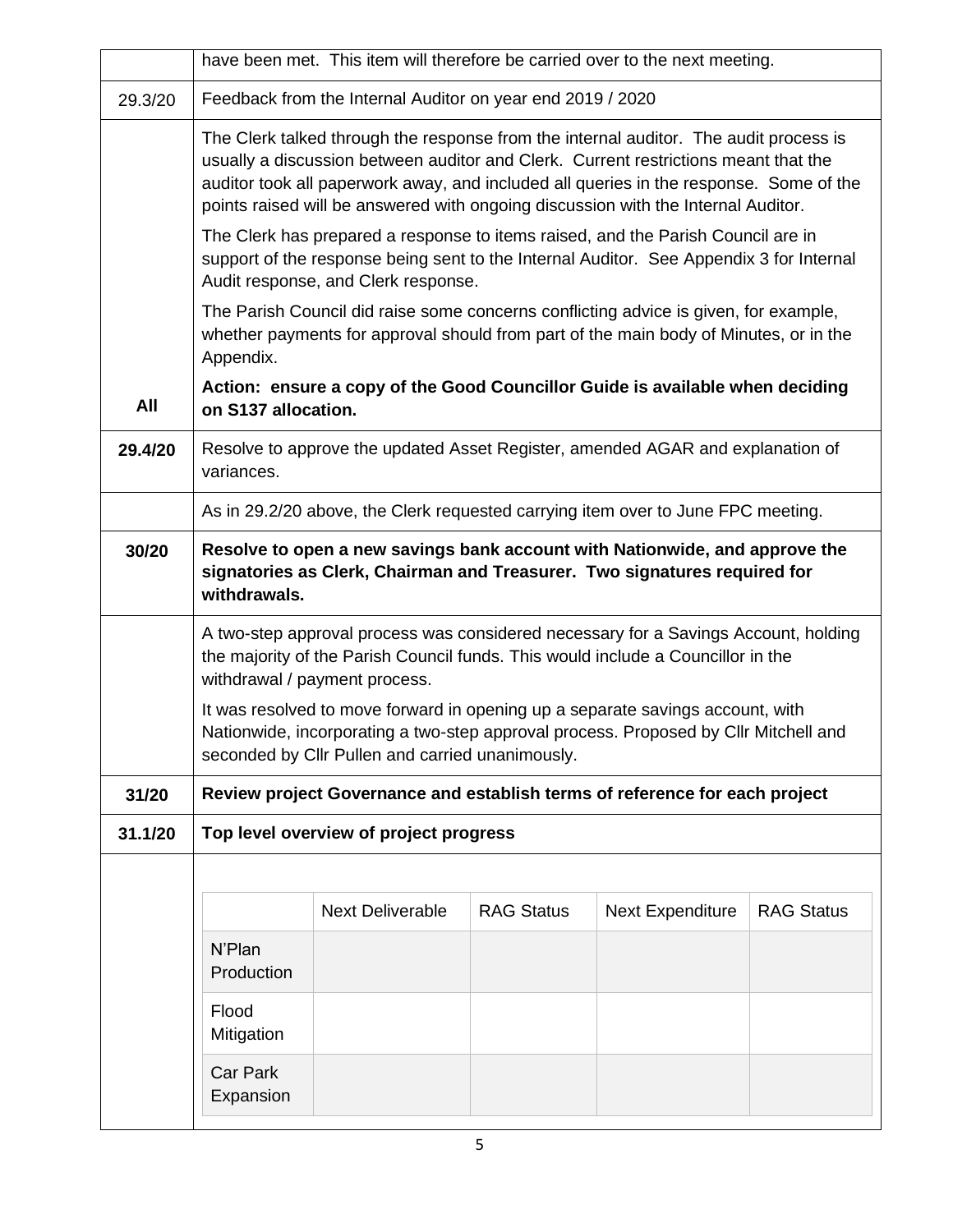|                         | Pavilion<br>Refurb                                                                                                                                                                                                                                                                                                                                                                                                                                                                                                                                                                                                                                                                                             | Electrician<br>installed defib<br>Next maintenance<br>(wood repairs to<br>pavilion) to be<br>scheduled<br>(waiting on<br>materials)                                                                                                                                                                                                      |  | Electrician<br>highlighted a<br>problem with an<br>old connection,<br>which may<br>require<br>unbudgeted<br>funds. |  |  |
|-------------------------|----------------------------------------------------------------------------------------------------------------------------------------------------------------------------------------------------------------------------------------------------------------------------------------------------------------------------------------------------------------------------------------------------------------------------------------------------------------------------------------------------------------------------------------------------------------------------------------------------------------------------------------------------------------------------------------------------------------|------------------------------------------------------------------------------------------------------------------------------------------------------------------------------------------------------------------------------------------------------------------------------------------------------------------------------------------|--|--------------------------------------------------------------------------------------------------------------------|--|--|
|                         | <b>Two Parks</b>                                                                                                                                                                                                                                                                                                                                                                                                                                                                                                                                                                                                                                                                                               | <b>Brief to Tim Griffin</b><br>to be signed off by<br><b>FPC</b>                                                                                                                                                                                                                                                                         |  | Payment to Tim<br>Griffin as<br>scheduled                                                                          |  |  |
|                         | <b>Traffic</b>                                                                                                                                                                                                                                                                                                                                                                                                                                                                                                                                                                                                                                                                                                 | <b>Second SLR</b><br>delivered. Delay<br>in utilisation due<br>to coronavirus.<br>See notes below.                                                                                                                                                                                                                                       |  | Payment of SLR<br>due as budgeted,<br>no other<br>payments<br>anticipated.                                         |  |  |
|                         | Cycleway                                                                                                                                                                                                                                                                                                                                                                                                                                                                                                                                                                                                                                                                                                       |                                                                                                                                                                                                                                                                                                                                          |  |                                                                                                                    |  |  |
|                         | Climate                                                                                                                                                                                                                                                                                                                                                                                                                                                                                                                                                                                                                                                                                                        | Public meeting,<br>no progress under<br>coronavirus<br>restrictions                                                                                                                                                                                                                                                                      |  | Nothing planned.                                                                                                   |  |  |
| <b>Cllr</b><br>Corcoran | Action: Cllr Corcoran to provide a written update on Neighbourhood Plan<br>production, Flood mitigation, car park expansion and cycleway projects.                                                                                                                                                                                                                                                                                                                                                                                                                                                                                                                                                             |                                                                                                                                                                                                                                                                                                                                          |  |                                                                                                                    |  |  |
|                         |                                                                                                                                                                                                                                                                                                                                                                                                                                                                                                                                                                                                                                                                                                                | <b>SLR:</b> Cllr Bronk was concerned that the second SLR had been delivered, but could not<br>be installed. In addition, the data from the first unit could not be downloaded and made<br>public. Proposals to deploy it in the near future had been made by the Chair.                                                                  |  |                                                                                                                    |  |  |
|                         | The Clerk and Assistant Clerk reiterated what had been communicated in previous<br>emails to the Parish Councillors, that due to 2m social distancing, the SLR units could<br>not be accessed, moved or installed as the Parish Council risk assessment states that<br>two people are required. The units are located next to roadside, are above shoulder<br>height, and are extremely heavy. One person is required to hold the ladder, and pass<br>the unit, whilst the other puts the unit in place. Whilst downloading data from the existing<br>unit may appear to be achievable, it still requires two people, one to hold the ladder and<br>laptop, whilst the other installs the data download cable. |                                                                                                                                                                                                                                                                                                                                          |  |                                                                                                                    |  |  |
|                         |                                                                                                                                                                                                                                                                                                                                                                                                                                                                                                                                                                                                                                                                                                                | CIIr Bronk endorsed their email comment that the units are extremely heavy, but said<br>that the data should be downloaded at a safe place whilst the SLRs are moved to<br>another location. The Clerk reiterated that the data could not be downloaded, as the<br>units cannot be moved whilst 2m social distancing rules are in place. |  |                                                                                                                    |  |  |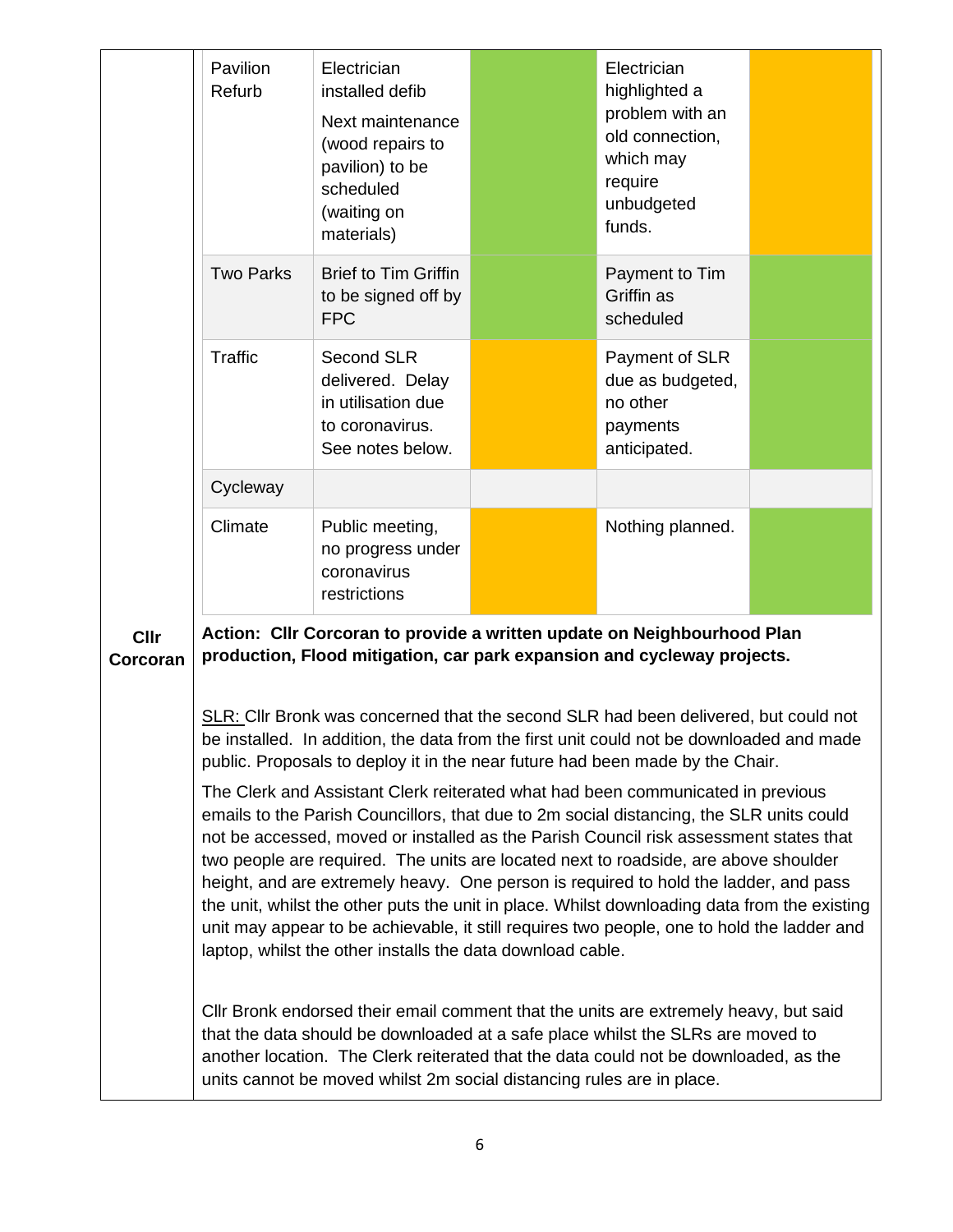|              | CIIr Lawton reassured those with frustrations at the lack of data, that as we move<br>through coronavirus restrictions, data will become available in time. In the meantime,<br>priority has to be given to protecting the safety of staff rather than publishing data.                                                                                                                 |
|--------------|-----------------------------------------------------------------------------------------------------------------------------------------------------------------------------------------------------------------------------------------------------------------------------------------------------------------------------------------------------------------------------------------|
|              | The motion to defer this discussion to the next meeting was carried, proposed by Cllr<br>Corcoran and seconded by Cllr Forder-Stent.                                                                                                                                                                                                                                                    |
|              |                                                                                                                                                                                                                                                                                                                                                                                         |
| 31.1/20      | Councillor Corcoran to provide an update on progress of the Neighbourhood Plan and<br>recommend next steps for FPC to approve                                                                                                                                                                                                                                                           |
|              | The Neighbourhood Plan technical team continue to work with South Downs National<br>Park on moving towards updating the Neighbourhood Plan based on pre-submission<br>feedback.                                                                                                                                                                                                         |
|              | Orchard Close / Abbeyfields closing has created the need of the technical team to<br>review the policy for Orchard Close, to ensure it can be maintained as older adult<br>residential use.                                                                                                                                                                                             |
|              | Cllr Wheeler left the meeting.                                                                                                                                                                                                                                                                                                                                                          |
| 31.2/20      | Resolve to approve the brief to go to Tim Griffin on the Two Parks Strategy design                                                                                                                                                                                                                                                                                                      |
|              | The Clerk circulated a brief prior to the meeting, which the Councillors had read prior to<br>the meeting. The brief reflects the findings from two pieces of community research<br>(qualitative and quantitative) and requests the landscape architect use their experience<br>to create an environmentally sympathetic master plan, to meet the identified needs of<br>the community. |
|              | CIIr Pullen requested an amend, so there was no specific request from the Parish<br>Council to locate a new MUGA next to the tennis courts.                                                                                                                                                                                                                                             |
|              | With the above amend, it was resolved to send the brief to Tim Griffin. Proposed by Cllr<br>Mitchell and seconded by Cllr Cook.                                                                                                                                                                                                                                                         |
| 32/20        | Councillor Corcoran to provide an update on Berry Meadow and Compton Lock<br><b>Committee business</b>                                                                                                                                                                                                                                                                                  |
|              | The Berry Meadow team have been preparing for the fencing contractor.                                                                                                                                                                                                                                                                                                                   |
|              | No progress has been made with the tow path repairs along the Itchen.                                                                                                                                                                                                                                                                                                                   |
|              | The Berry Meadow team are keeping a watchful eye on the breach of the Itchen, and<br>Ash Die back. Groups of youths gathering at the Lock have been reported to the police<br>by the Parish Council, and police reports indicate enforcement action has been taken.                                                                                                                     |
|              | The Parish Council reporting directly to the local PCSO Owen Reeves, appears to be<br>the most effective route for a response, 101 has been responsive and the police have<br>attended the Lock twice this week                                                                                                                                                                         |
| <b>Clerk</b> | Action: Clerk to write to PCSO Owen Reeves, asking how activity at the lock is<br>being managed and details on incidents.                                                                                                                                                                                                                                                               |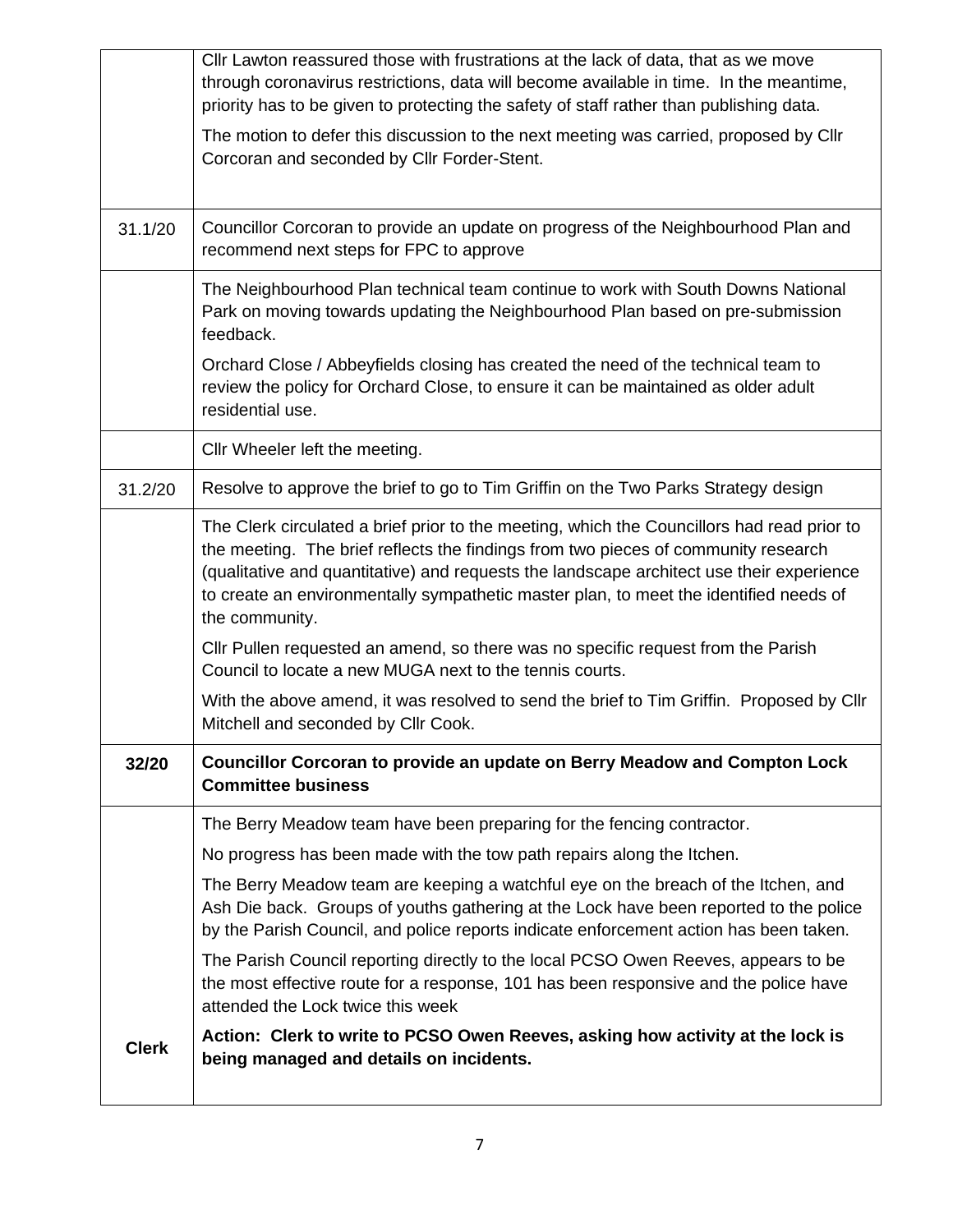| 33/20 | Public Transport and Bus Stops - To receive an oral report from Councillor<br>Wheeler                                                                                                                                                                                                                                                                                                                                                                                          |
|-------|--------------------------------------------------------------------------------------------------------------------------------------------------------------------------------------------------------------------------------------------------------------------------------------------------------------------------------------------------------------------------------------------------------------------------------------------------------------------------------|
|       | Cllr Wheeler had no update to report.                                                                                                                                                                                                                                                                                                                                                                                                                                          |
| 34/20 | To note, for information only, significant communications on matters that are not<br>included elsewhere on the agenda                                                                                                                                                                                                                                                                                                                                                          |
|       | Hampshire Countryside Service had written to all Parishes, informing they have been<br>unable to roll out the contract for the Priority Cutting List (due to Coronavirus). Parishes<br>were being asked to consider what they could do to help maintain those paths identified<br>on the Priority Cutting List (PCL).                                                                                                                                                          |
|       | The Parish Council discussed the feasibility of cutting the paths, most of which are long<br>and difficult to access, and require tools the Parish do not have access to (or funds to<br>hire). It was agreed that the Clerk would write back to Countryside Services and explain<br>that whilst the Council understand the position and are keen to work with Countryside<br>Services, the Parish Council do not have the workforce or budget to cut the paths<br>themselves. |
|       | Action: Clerk to reply to Hampshire Countryside Services, explain the resource is<br>not available, and propose further dialogue.                                                                                                                                                                                                                                                                                                                                              |
|       | The path next to Manor Farm Green was discussed, and CIIr Cook will speak to the land<br>owner (Steve Strange) and ask them to cut that path.                                                                                                                                                                                                                                                                                                                                  |
|       | The Clerk had received an email from WCC, regarding a resident emailed them about a<br>Badger's sett on Park Lane. The Clerk will reply to WCC asking for further advice.                                                                                                                                                                                                                                                                                                      |
|       | Action: Clerk to reply to WCC asking for further advice on the Park Lane Badger<br>sett.                                                                                                                                                                                                                                                                                                                                                                                       |
|       | CIIr Mitchell informed the Council that a new mirror had been attached near Norris<br>Bridge, providing a view point for residents moving out of their driveway. The mirror is<br>bright orange. The question was asked whether permission is required from Highways.<br>Cllrs will look at the mirror.                                                                                                                                                                        |
|       | Action: Clerk to add to Planning Committee Agenda 4th June 2020.                                                                                                                                                                                                                                                                                                                                                                                                               |
|       | CIIr Bronk has received a letter from the Pension Regulator addressed to the previous<br>Treasurer.                                                                                                                                                                                                                                                                                                                                                                            |
|       | Action: Cllr Bronk to forward the letter to the Clerk and Clerk to contact the<br>Pension Regulator and update details.                                                                                                                                                                                                                                                                                                                                                        |
|       | CIIr Cook requested a TIS be sent out, requesting residents to resist having bonfires,<br>and for parents to be mindful of children riding bikes on streets where delivery drivers<br>may not be familiar with the roads.                                                                                                                                                                                                                                                      |
| 35/20 | To raise any items for the agenda of 18 <sup>th</sup> June 2020 Full Parish Council meeting                                                                                                                                                                                                                                                                                                                                                                                    |
|       | <b>None</b>                                                                                                                                                                                                                                                                                                                                                                                                                                                                    |

Jo Nicholson - Clerk to the Parish Council – 26<sup>th</sup> May 2020. [clerk@twyfordhants.org.uk](mailto:clerk@twyfordhants.org.uk)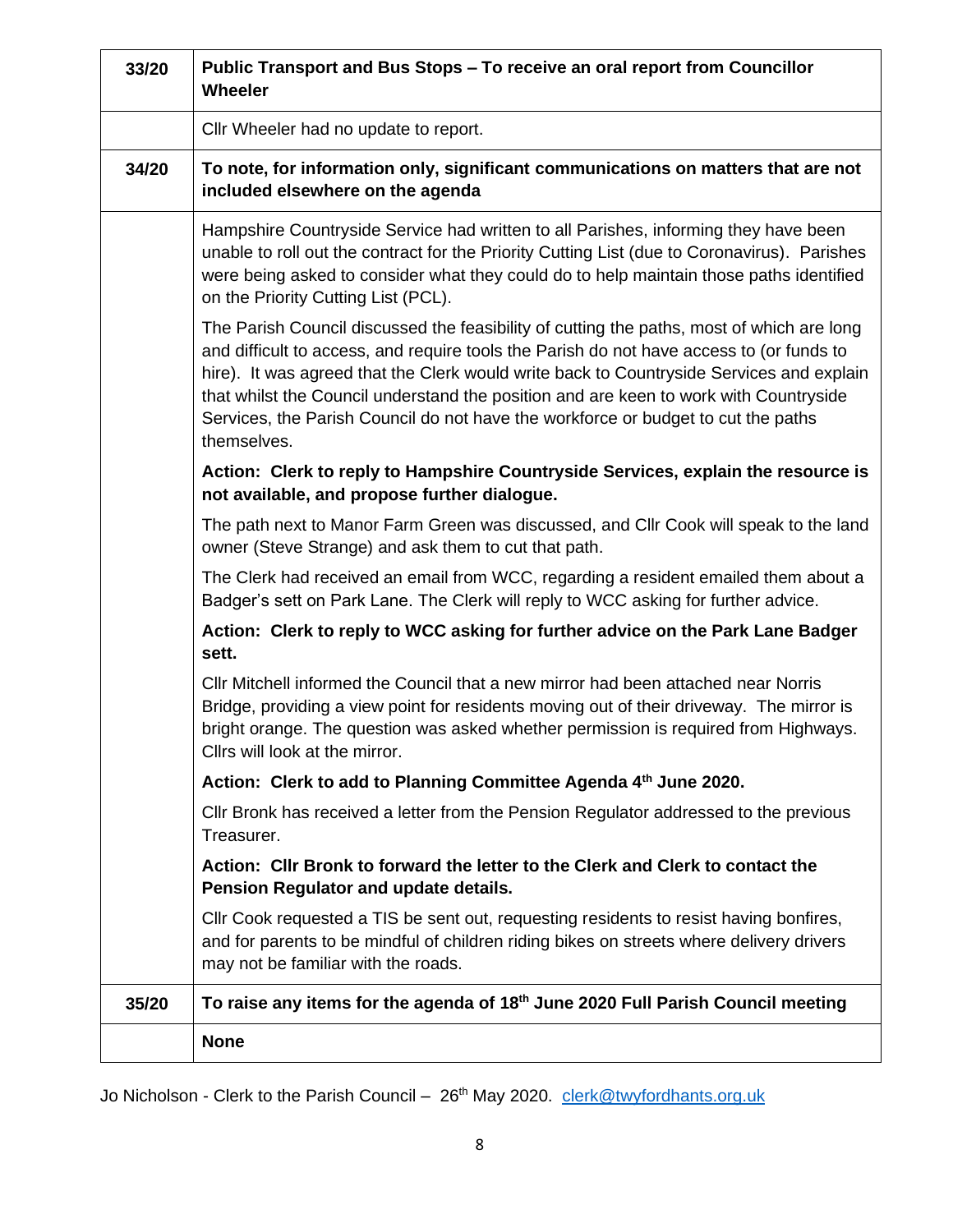#### Appendix 1 – District Councillor Report May 2020 – Cllr Bronk

The COVID-19 epidemic has had a major impact not only on all residents and local businesses but also activities and finances of the City Council. Whilst seeking to maintain normal services, with many officers working from home, a few services have operated on an emergency only basis (such as maintenance of social housing) but many others have witnessed an increase of demand. The long absence of household waste recycling centres increased volumes of refuse and financial struggles increased numbers of claimants of benefits, deferral of payments or new grants funded by the government. A report being submitted to the Cabinet next week shows that the predicted income reduction due to the virus for the full financial year ranges from £7.6m as an optimistic forecast to £11.6m. The three most significant income sources (other than central government and precepted income) are car parking (which is forecast to fall by between 58% /£4.6m and 79%/£6.4m), property assets, and development control. As car parking fees were increased at the last budget in order to maintain services and avoid a forecast deficit difficult choices will need to made even with the most optimistic scenario.

On a positive note, refuse collections have been maintained throughout (although some isolated problems continue to occur) and planning applications have continued to be processed although a number of contentious ones are being held pending the commencement of virtual council meetings. The Full Council will have its first virtual meeting on 20th May, when the new Mayor and Deputy Mayor will be appointed and the members of all council committees will be agreed and the Chairs and their deputies will be appointed. I have stepped down from the Planning Committee (subject to agreement on Wednesday) to become a member of the Scrutiny Committee and expect to continue to be the Deputy Chair of the Audit and Governance Committee and a member of the Southampton International Airport Committee.

Due to an underlying medical condition I have self-isolated, but despite rarely venturing out (beyond a very quiet local walk) I have been able to maintain my involvement in local issues. I sought confirmation from WCC that its commitment to Eastleigh Borough Council to safeguard the route of the proposed link road could lapse, due to the Planning Inspector's conclusions that the link road should be removed from the EBC Local Plan. I was pleased that Jackie Porter (as the relevant WCC Cabinet member) has confirmed there should now be no reference to safeguarding of the route in the emerging Winchester Local Plan. As those who joined the ADD webinar will have heard, this is unlikely to be the last we shall hear about EBC, but the Inspector's findings were very welcome due to the significant adverse impact of large numbers of houses on our local environment. Although I am not out and about, please do not hesitate to contact me by phone or email about WCC services or other local concerns: tel: 714275 or [tbronk@winchester.gov.uk.](mailto:tbronk@winchester.gov.uk)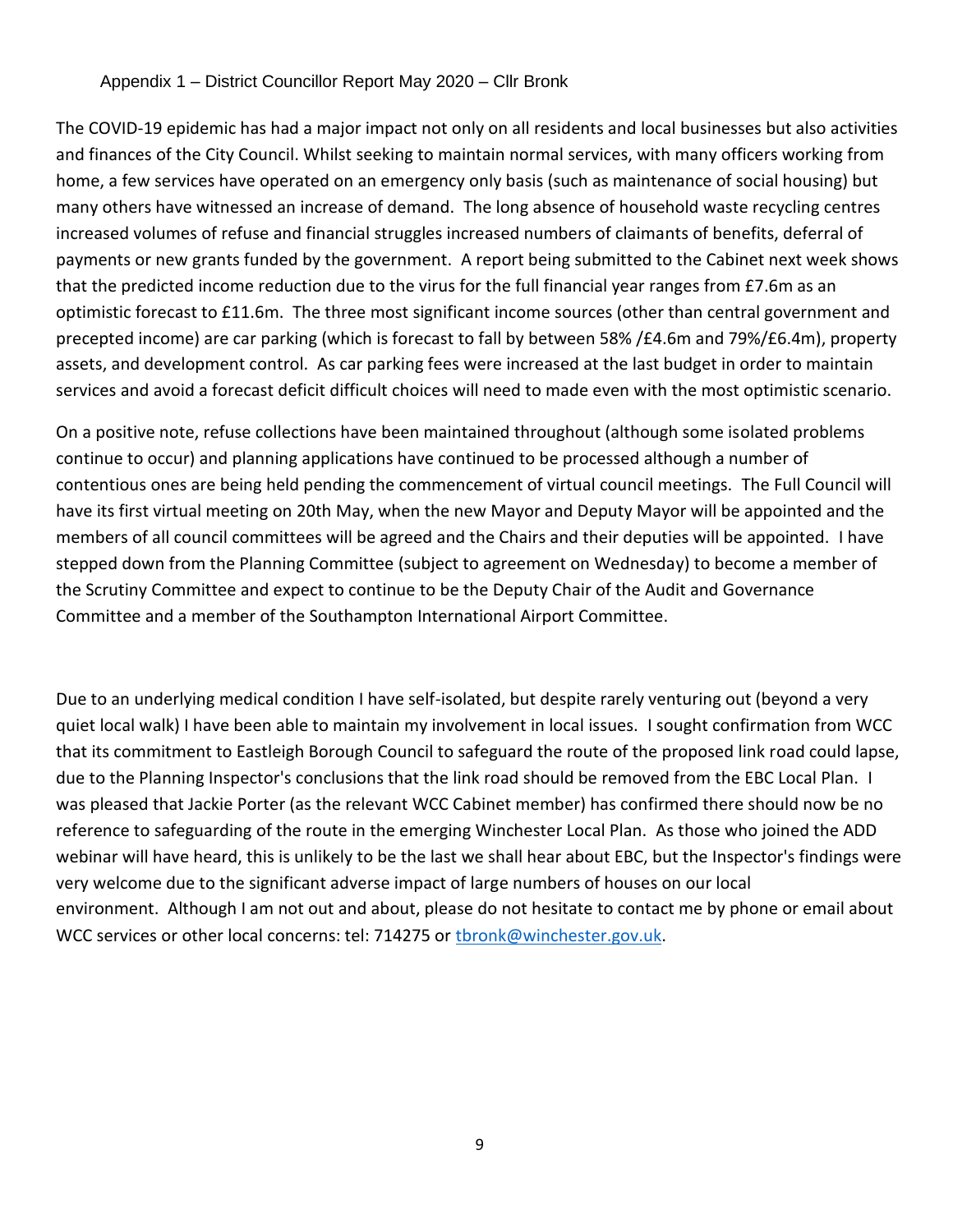### Invoiced Expenditure Transactions and the start of year 01/04/20

Invoices with a ledger date on or after 01/05/20 and on or before 31/05/20

| Invoice<br>date | Tn no Paid<br>date | Gross    | Vat      | Net Cttee    | Supplier InvoiceDetails                                      |
|-----------------|--------------------|----------|----------|--------------|--------------------------------------------------------------|
| 19/05/20        | $\overline{7}$     | 21.67    | 0.00     | 21.67 FIN    | Joanne Nicholson - Clerk expenses April                      |
| 19/05/20        | 8                  | 12.00    | 0.00     | 12.00 FIN    | Tracy Nutbeam - Asst clerk expenses April                    |
| 19/05/20        | 9                  | 4,110.00 | 685.00   | 3,425.00 FIN | Westcotec - SLR - second hardware                            |
| 19/05/20        | 10                 | 40.71    | 1.94     | 38.77 REC    | Southern Electric - Hunter Park Field Electric - feb to may  |
| 19/05/20        | 11                 | 11.99    | 2.00     | 9.99 FIN     | 1&1 IONOS - Website hosting 21.04 to 21.05                   |
| 19/05/20        | 12                 | 352.50   | 58.75    | 293.75 FIN   | Post Office - PO Box for 12 months until 13.06.21            |
| 19/05/20        | 13                 | 475.00   | 0.00     | 475.00 FIN   | Do The Numbers - internal auditor for 2019 2020 accounts     |
| 19/05/20        | 14                 | 365.40   | 0.00     | 365.40 FIN   | Twyford Social Club - 2nd part of S137 approved FPC Jan 2020 |
| 19/05/20        | 15                 | 172.50   | 0.00     | 172.50 PROJ  | Hilary Frearson - Neighbourhood Plan admin April 2020        |
| 19/05/20        | 16                 | 22.10    | 3.68     | 18.42 FIN    | O2 - mobile phone to 8th June 2020                           |
| 19/05/20        | 17                 | 3.59     | 0.60     | 2.99 FIN     | Viking - PPE and cleaning supplies                           |
| 19/05/20        | 18                 | 16.16    | 2.69     | 13.47 FIN    | Viking - PPE                                                 |
| 19/05/20        | 19                 | 95.11    | 15.85    | 79.26 FIN    | Viking - PPE                                                 |
| 19/05/20        | 20                 | 13.48    | 2.25     | 11.23 REC    | Amazon - hazard tape                                         |
| 19/05/20        | 21                 | 1,663.65 | 277.27   | 1,386.38     | Green Smile Ltd -                                            |
| 30/05/20        | 2                  | 88.89    | 0.00     | 88.89 REC    | Marie Longman - May Cleaner salary                           |
| 30/05/20        | 3                  | 0.40     | 0.00     | 0.40 REC     | HMRC -                                                       |
| 30/05/20        | 4                  | 193.86   | 0.00     | 193.86 FIN   | Tracy Nutbeam - Asst clerk Net Salary                        |
| 30/05/20        | 5                  | 233.77   | 0.00     | 233.77       | HMRC -                                                       |
| 30/05/20        | 6                  | 273.92   | 0.00     | 273.92       | <b>HCC Pensions -</b>                                        |
| 31/05/20        | 1                  | 822.32   | 0.00     | 822.32 FIN   | Joanne Nicholson - May net salary                            |
| Total           |                    | 8.989.02 | 1,050.03 | 7,938.99     |                                                              |

19/05/20 08:14 PM Vs: 8.40.01*Twyford Parish Council*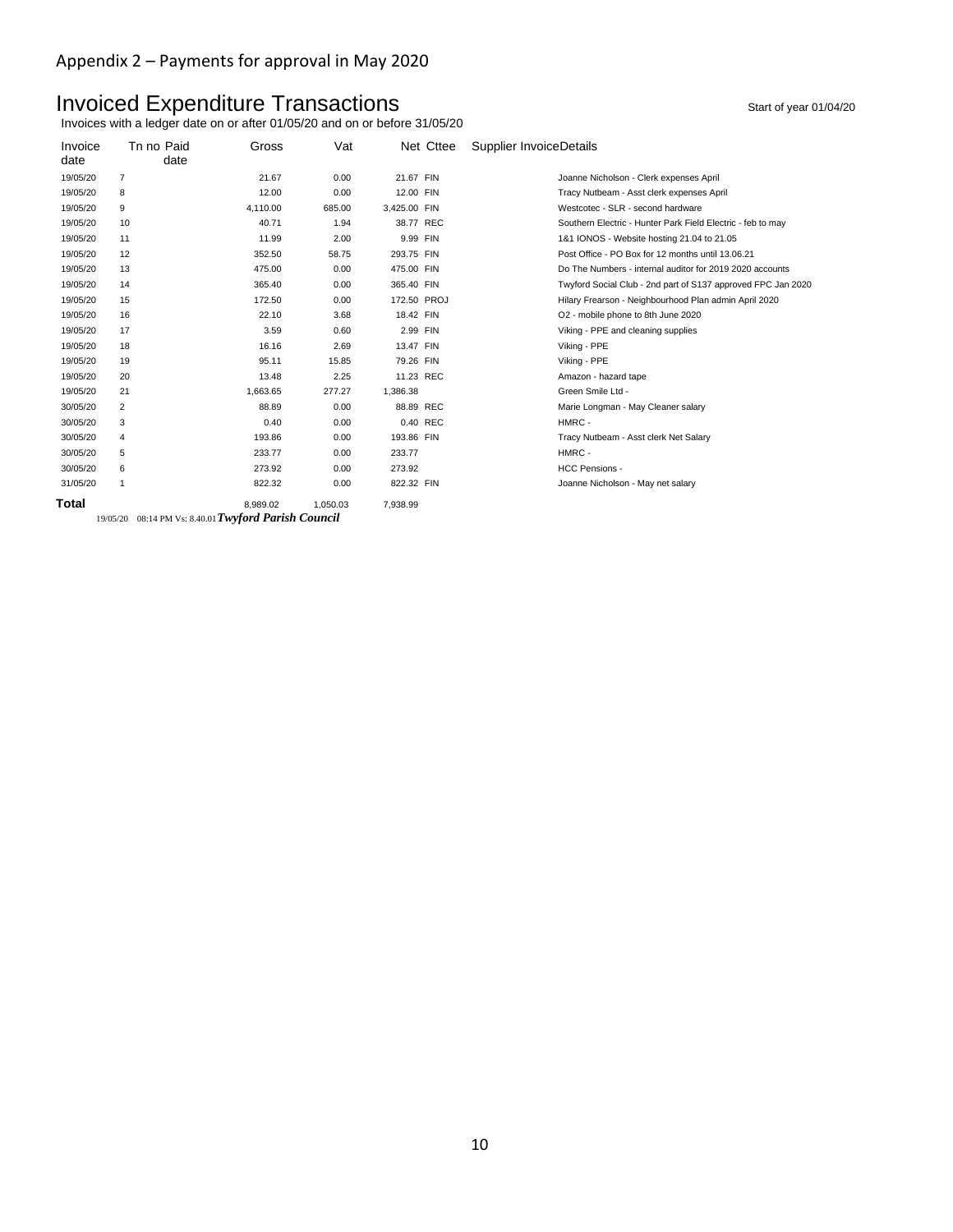Do the Numbers Limited 37 Upper Brownhill Road Southampton, SO16 5NG

023 8077 2341

#### **29th April 2020**

#### Jo Nicholson, Clerk Twyford Parish

Dear Jo,

#### **Subject: Review of matters arising from Internal Audit for 31 March 2020**

Please find below the list of matters arising following my review of the records of the council. The review took place during the COVID lockdown and appropriate allowance has been made for such. I found the records of the council to be in good order.

| Control area Issue |                                                                                                                                                              | <b>Recommended</b><br><b>Action</b>                                                                                                    | <b>Clerk response May 2020</b>                                                                                                                                                                                                                                                                                                                                                                                                                                                                                                                               | <b>TPC Action</b><br>Reg'd                                |
|--------------------|--------------------------------------------------------------------------------------------------------------------------------------------------------------|----------------------------------------------------------------------------------------------------------------------------------------|--------------------------------------------------------------------------------------------------------------------------------------------------------------------------------------------------------------------------------------------------------------------------------------------------------------------------------------------------------------------------------------------------------------------------------------------------------------------------------------------------------------------------------------------------------------|-----------------------------------------------------------|
| VAT on<br>income   | does<br>There<br>not<br>appear to be a<br>consistent<br>approach to the<br>charging of VAT<br>relating<br>the<br>to<br>pavilion<br>and<br>recreation ground. | The council should<br>review all income<br>streams to ensure<br>that VAT is being<br>charged only where<br>required (guidance<br>here) | There was a change applied to<br>VAT charging in 2019 / 2020<br>where VAT was no longer<br>charged on pavilion bookings<br>(following Clerk attending VAT<br>training course).<br>Sports bookings of 10 or more<br>are not charged VAT, so it may<br>appear inconsistent. In 2019 /<br>2020, external VAT advice was<br>sourced on 3 occasions, either<br>with Internal Auditor, or VAT<br>Consultant. VAT expert will be<br>consulted on major projects<br>(receiving multiple sources of<br>income). See Appendix 1 for<br>pavilion and pitch hire prices. | <b>Create, review</b><br>and approve<br><b>VAT policy</b> |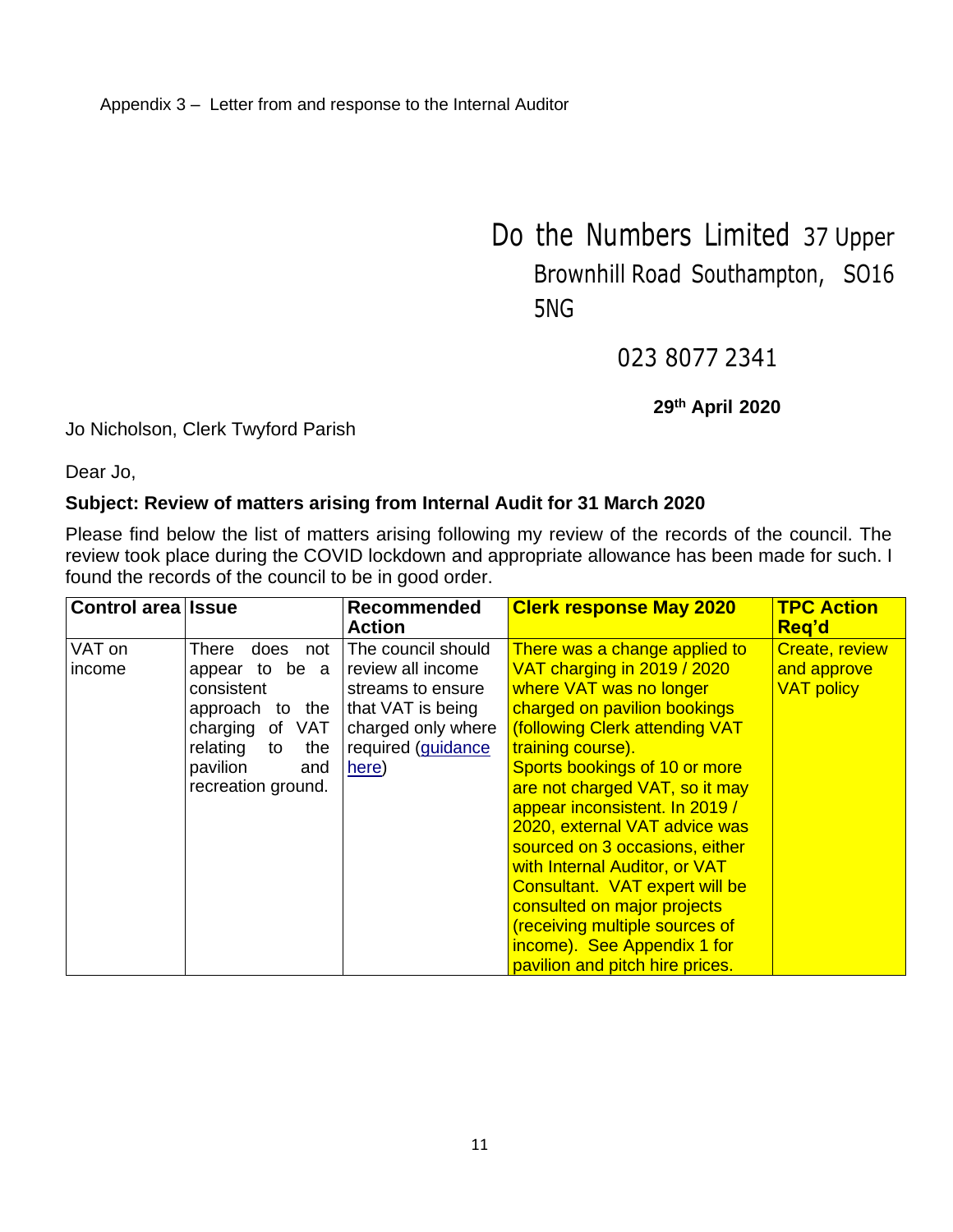| Payment<br>approval           | The list of<br>payments does not<br>appear to be<br>checked by<br>councillors. The list<br>of payments is not<br>always in the<br>minutes and the list<br>does not appear to<br>be a direct Edge<br>report every<br>month. | Please ensure that<br>all reports are<br>generated directly<br>from the accounting<br>software to<br>minimise<br>transcription risk.<br>The Edge payment<br>listing should<br>comprise a page of<br>the signed minutes<br>at each relevant<br>meeting. | The payments have been<br>included as a page to be signed<br>as part of the Minutes, apart<br>from Jan 2020 and Oct 2019.<br>January the Clerk was ill and did<br>not write the Minutes, but<br>payment list was in the invoice<br>folder. October, the payment list<br>was checked and signed against<br>- user error why not formed part<br>of the Minutes.<br>March $2020 - no$ meeting<br>$Feb 2020 - in$ Minutes<br>Jan 2020 – missing – Clerk was<br>ill, Minutes typed up by WL,<br>payments were published<br>online). List of payments was<br>included in invoice folder for<br><b>Treasurer to tick against.</b><br>Dec 2019 - In Minutes<br>Nov 2019 - In Minutes<br>Oct 2019 – absent from Minutes<br>(payments were published<br>online next to Minutes). List of<br>payments was included in<br>invoice folder for Treasurer to<br>tick against.<br>Sept 2019 - August and Sept<br>payments presented in Appendix<br>July 2019 - July and anticipated<br><b>August presented in Appendix</b><br>June 2019 - in Appendix<br>May $2019 - in Appendix$<br>April 2019 - in Minutes<br><b>Treasurer checks invoices</b><br>against payment list at each<br>meeting, and initials each<br>invoice. | <b>All payments</b><br>for approval to<br>be included in<br><b>Appendix</b><br>direct copy<br>from<br>AdvantEdge<br>software.                                                                      |
|-------------------------------|----------------------------------------------------------------------------------------------------------------------------------------------------------------------------------------------------------------------------|--------------------------------------------------------------------------------------------------------------------------------------------------------------------------------------------------------------------------------------------------------|------------------------------------------------------------------------------------------------------------------------------------------------------------------------------------------------------------------------------------------------------------------------------------------------------------------------------------------------------------------------------------------------------------------------------------------------------------------------------------------------------------------------------------------------------------------------------------------------------------------------------------------------------------------------------------------------------------------------------------------------------------------------------------------------------------------------------------------------------------------------------------------------------------------------------------------------------------------------------------------------------------------------------------------------------------------------------------------------------------------------------------------------------------------------------------------------------------|----------------------------------------------------------------------------------------------------------------------------------------------------------------------------------------------------|
| <b>Bank</b><br>reconciliation | The balance<br>at the bank<br>should be<br>minuted at<br>each<br>meeting<br>where the<br>reconciliatio<br>n is<br>approved.<br>(also raised last two<br>years)                                                             | The Edge<br>cashbook<br>reconciliation<br>report should<br>comprise a page<br>of the signed<br>minutes every<br>month.                                                                                                                                 | Cashbook reconciliation is<br>signed alongside the Bank<br>Statements each quarter at the<br><b>Finance Committee. The</b><br>reconciliation is then<br>presented to the FPC after the<br>quarterly finance committee<br>meeting.                                                                                                                                                                                                                                                                                                                                                                                                                                                                                                                                                                                                                                                                                                                                                                                                                                                                                                                                                                          | <b>Clerk to</b><br>produce a<br>monthly cash<br>reconciliation<br>report, and<br>scan in<br>statements<br>for ALL<br><b>Councillors</b><br>to view, and<br>verify that<br>they have<br>viewed them |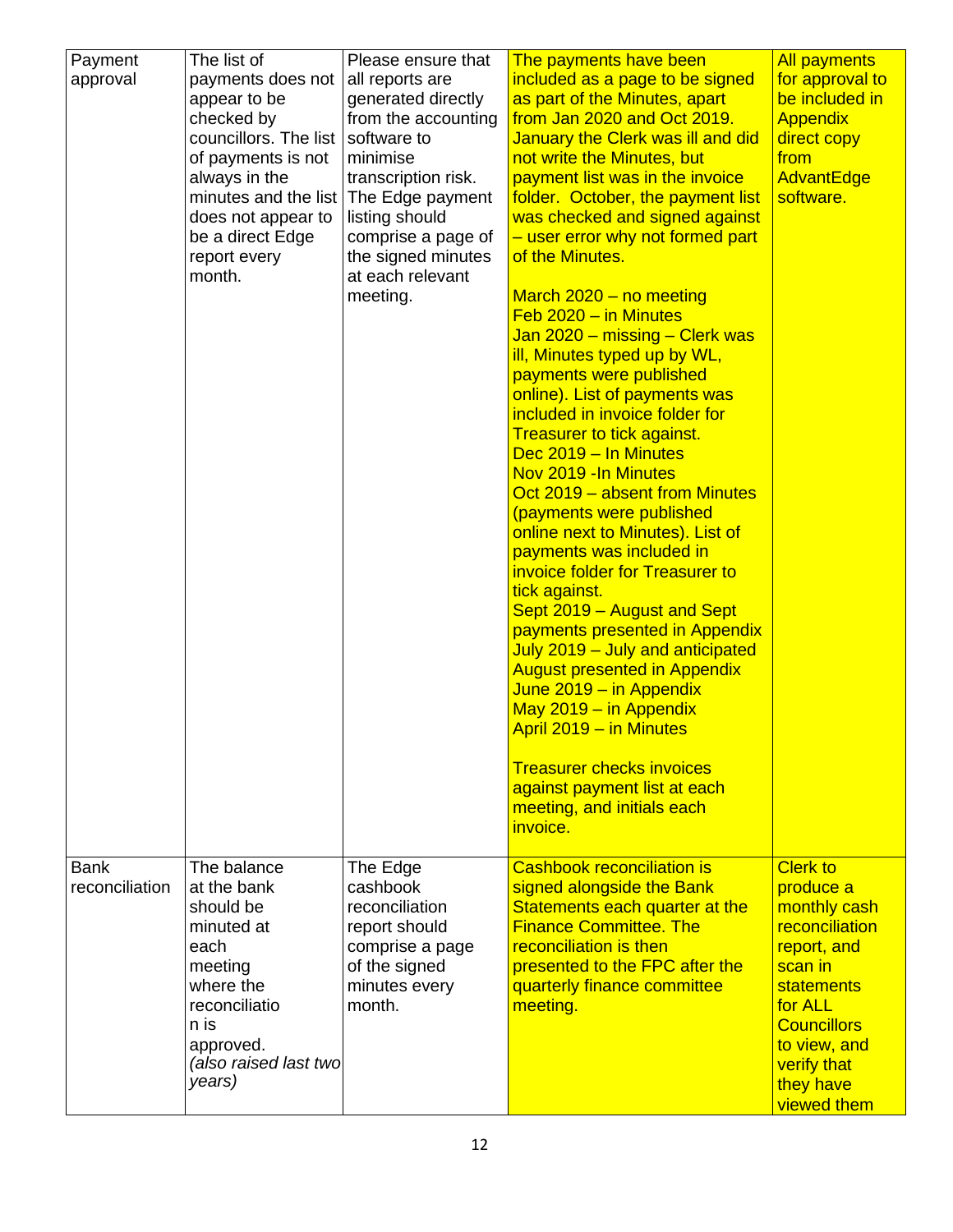|               |                     |                       |                                         | at the FPC             |  |
|---------------|---------------------|-----------------------|-----------------------------------------|------------------------|--|
|               |                     |                       |                                         | meeting.               |  |
|               |                     |                       |                                         | <b>Treasurer to</b>    |  |
|               |                     |                       |                                         | sign both              |  |
|               |                     |                       |                                         | statement              |  |
|               |                     |                       |                                         | and                    |  |
|               |                     |                       |                                         | reconciliation         |  |
|               |                     |                       |                                         | statement at           |  |
|               |                     |                       |                                         | the meeting,           |  |
|               |                     |                       |                                         | and Clerk to           |  |
|               |                     |                       |                                         | include as             |  |
|               |                     |                       |                                         | <b>Appendix to</b>     |  |
|               |                     |                       |                                         | <b>FPC</b>             |  |
|               |                     |                       |                                         | <b>Minutes.</b>        |  |
|               |                     |                       |                                         | <b>During</b>          |  |
|               |                     |                       |                                         | <b>Coronavirus</b>     |  |
|               |                     |                       |                                         | restrictions,          |  |
|               |                     |                       |                                         | and virtual            |  |
|               |                     |                       |                                         | meetings, the          |  |
|               |                     |                       |                                         | <b>Treasurer is</b>    |  |
|               |                     |                       |                                         | to sign the            |  |
|               |                     |                       |                                         |                        |  |
|               |                     |                       |                                         | <b>statements</b>      |  |
|               |                     |                       |                                         | prior to the           |  |
|               |                     |                       |                                         | meeting.               |  |
| <b>Bank</b>   | There is no         | When the bank         | <b>The Treasurer signs the</b>          | <b>Stamp to be</b>     |  |
| statement     | evidence that       | reconciliation is     | Statements at every quarterly           | purchased, to          |  |
| checking      | members are         | approved, members     | reconciliation. Clerk to check          | ensure                 |  |
|               | checking the bank   | should in rotation    | that every Statement is signed.         | signatures can         |  |
|               | reconciliation back | initial that the      | All bank reconciliations are            | be clearly seen        |  |
|               | to the physical     | reported balance      | signed by the Treasurer.                | on EVERY               |  |
|               | statement.          | agrees to the third   |                                         | page of                |  |
|               |                     | party document.       |                                         | statements.            |  |
| Payroll year  | At the time of the  | Please ensure that    | Time had not enabled them to be         | <b>Clerk to ensure</b> |  |
| end           | audit, the P60      | the documents are     | produced for the internal audit.        | the P60's are          |  |
|               | reports were not to | produced when the     | <b>The Clerk has produced the</b>       | completed as           |  |
|               | hand.               | March payroll is      | P60's for all Staff, emailed them       | part of the            |  |
|               |                     | calculated in future. | out. The Clerk has also                 | March payroll.         |  |
|               |                     |                       | completed the pension annual            |                        |  |
|               |                     |                       | return statement.                       |                        |  |
|               |                     |                       |                                         |                        |  |
|               |                     |                       |                                         |                        |  |
| Payments file | The clerk is        | If the council were   | <b>Printing copy of bank</b>            | <b>FPC approve</b>     |  |
|               | currently printing  | to purchase a         | submission page was seen as             | bank                   |  |
|               | the bank            | stamp such as this    | best practice by FPC. Invoice           | submission             |  |
|               | submission page     | (sample layout        | stamp is currently being                | page is no             |  |
|               | for every           | attached) then a      | sourced.                                | longer required.       |  |
|               | payment. This is    | standard evidence     | <b>Treasurer signs every invoice at</b> |                        |  |
|               | not required.       | trail for payment     | <b>FPC meetings. The invoice</b>        |                        |  |
|               | There is no         | could be created      | stamp should ensure this can be         |                        |  |
|               | evidence of         | and paper saved.      | clearly seen.                           |                        |  |
|               | member              |                       |                                         |                        |  |
|               | authorisatio        |                       |                                         |                        |  |
|               | $n \delta f$        |                       |                                         |                        |  |
|               | individual          |                       |                                         |                        |  |
|               | invoices.           |                       |                                         |                        |  |
|               |                     | 13                    |                                         |                        |  |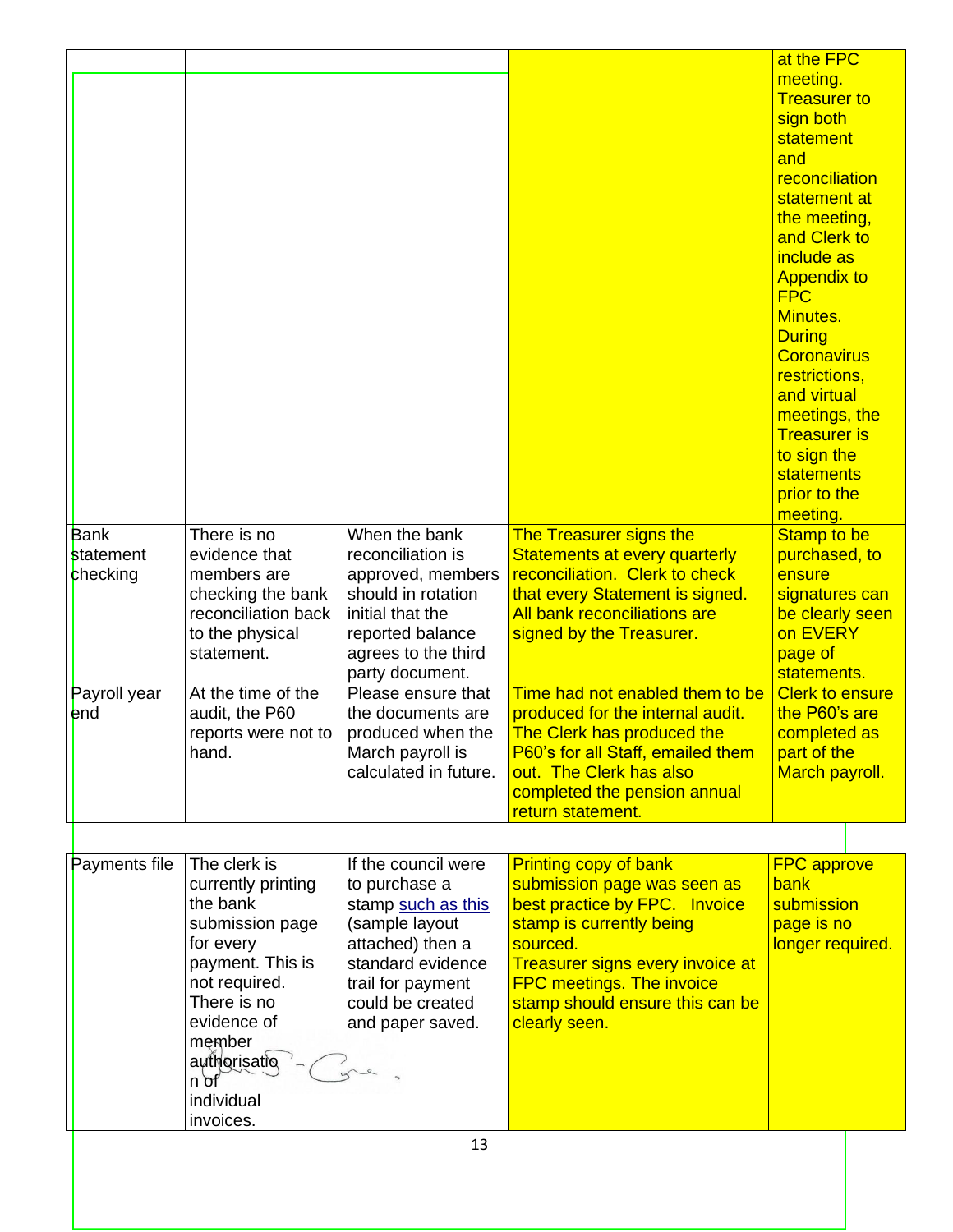| Officer<br>expenses               | There is no<br>evidence that<br>members are<br>verifying that all<br>expenses are<br>appropriate.<br>This increases<br>the risk to<br>officers.                                                                                                                                                 | If an invoice stamp<br>is brought into use,<br>it can be used to<br>prove counter<br>signatory to all<br>expense claims.                   | <b>Treasurer signs every invoice at</b><br><b>FPC meetings. The invoice</b><br>stamp should ensure this can<br>be clearly seen.<br>October 2019 appears to be<br>missed.                                                                                                                                                                                                                         | <b>FPC to endorse</b><br>use of the<br>invoice stamp<br>for all financial<br>statements and<br>paperwork.                                                                                                                |
|-----------------------------------|-------------------------------------------------------------------------------------------------------------------------------------------------------------------------------------------------------------------------------------------------------------------------------------------------|--------------------------------------------------------------------------------------------------------------------------------------------|--------------------------------------------------------------------------------------------------------------------------------------------------------------------------------------------------------------------------------------------------------------------------------------------------------------------------------------------------------------------------------------------------|--------------------------------------------------------------------------------------------------------------------------------------------------------------------------------------------------------------------------|
| <b>Members</b><br>expenses        | In October a<br>reimbursement of<br>expenses was<br>made on the<br>basis of an email<br>with no supporting<br>documentation for<br>the amounts.<br>This is not good<br>practice.                                                                                                                | All payments should<br>be supported by<br>original third party<br>documentation and<br>all bills be<br>addressed to the<br>parish council. | Reference is the £135 water<br>abstraction license to the EA,<br>paid by cheque by Dr Coates<br>(Berry Meadow member).<br>Treasurer signed the email, and<br>it was discussed at the FPC<br>meeting. At the time the Clerk<br>requested an invoice the EA had<br>not produced one, but evidence<br>of acknowledgement receipt<br>was emailed to the Clerk. This is<br>now in the payment folder. |                                                                                                                                                                                                                          |
| Grants                            | Parish councils<br>have very<br>limited grant<br>making<br>powers.<br>S137 should only<br>be used for<br>groups which<br>clearly benefit<br>the residents of<br>the parish. (also<br>raised last two<br>years)                                                                                  | All members should<br>that they<br>ensure<br>work within the list<br>on page 58 of the<br>Good<br>Councillor<br>Guide                      | The ADD donation was<br>consulted with the Parish at the<br>APA. The previous support of<br>the donation was reassurance<br>for the Parish Council in 2019 /<br>2020                                                                                                                                                                                                                             | Page 58 of the<br>Good<br><b>Councillor</b><br><b>Guide to be</b><br>referred to for<br>every<br>S137application<br>, and the<br>approval of<br>S137 to make<br>specific<br>reference to the<br>power of the<br>Council. |
| Committees /<br>working<br>groups | The council has<br>various working<br>groups, some of<br>which appear to<br>refer to<br>themselves as<br>committees.<br>Committees are<br>required to have<br>published<br>agendas and<br>minutes and<br>public meetings,<br>working groups<br>do not but have<br>no decision<br>making powers. | Both members and<br>officers should<br>ensure that they are<br>clear about the TOR<br>of each group, as<br>are the public.                 | <b>Terms of Reference are</b><br>published and approved for<br>Planning, Finance, Recreation,<br><b>Berry Meadow and</b><br>Neighbourhood Plan.<br>With the launch of new projects,<br>and references to technical<br>group, terms of references are to<br>be reviewed and created where<br>required.                                                                                            | <b>FPC to review</b><br>and approve<br>terms of<br>reference for all<br>committees /<br>working groups /<br>technical groups<br>and projects.                                                                            |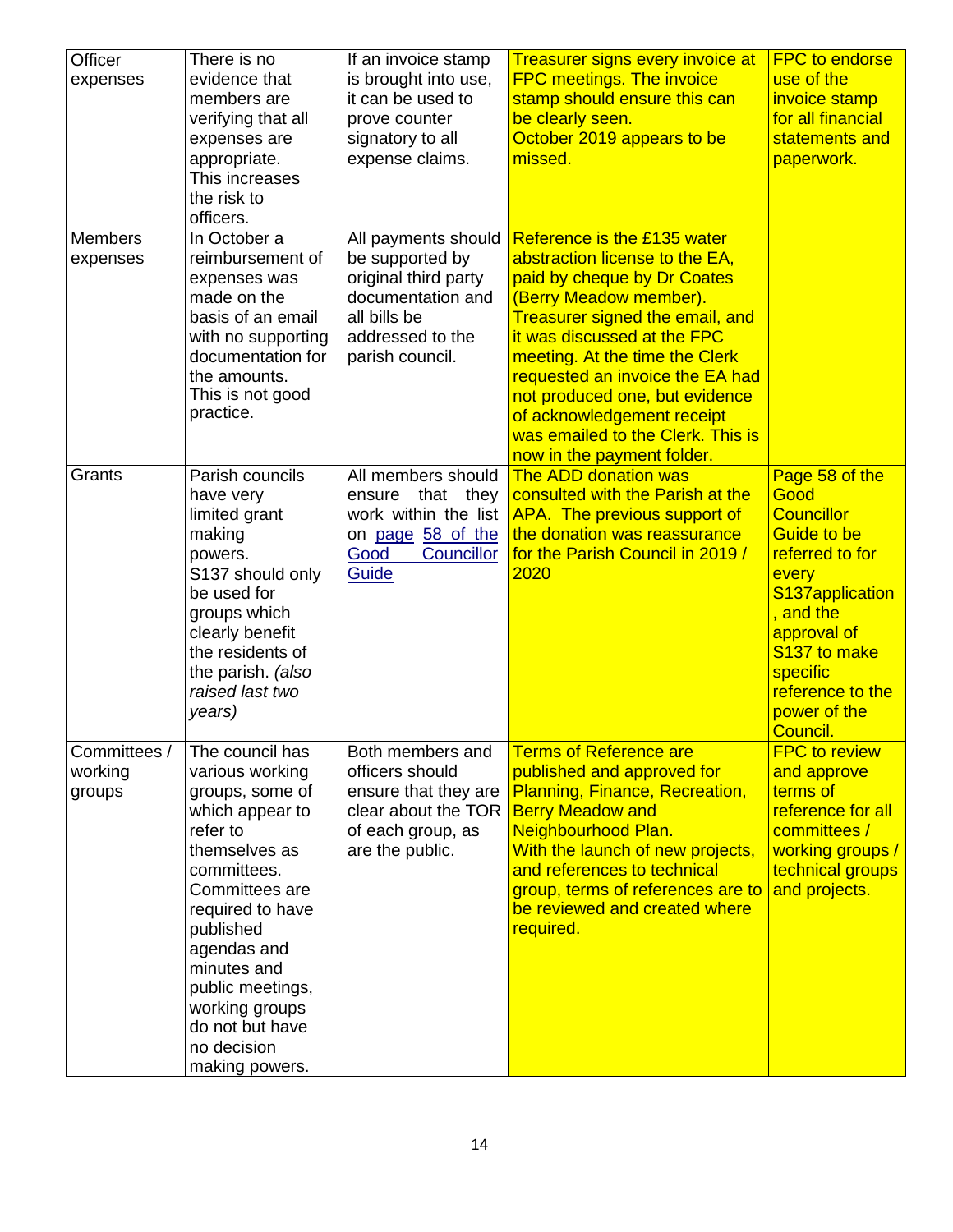| Fidelity   | The councils                           | The council should   |                                   | <b>Clerk to</b>      |
|------------|----------------------------------------|----------------------|-----------------------------------|----------------------|
| guarantee  | funds have risen                       | consider whether to  |                                   | investigate.         |
|            | as more projects                       | increase the cover   |                                   |                      |
|            | are taking place                       | or bring forward     |                                   |                      |
|            | and thus the                           | projects to utilise  |                                   |                      |
|            | calculated fidelity                    | the reserves.        |                                   |                      |
|            | cover should be<br>£200k rather than   |                      |                                   |                      |
|            | the current £150k                      |                      |                                   |                      |
| Quarterly  | The council                            | Please ensure        | The data is exported from         | <b>FPC</b> to accept |
| budget     | appears to be using that all financial |                      | Edge into excel from feedback     | the reports          |
| monitoring | spreadsheets for                       | reports are          | from Councillors that the         | directly from        |
|            | reporting rather                       | extracted directly   | software was not clear to read.   | Edge                 |
|            | than the accounting from the software  |                      |                                   | Software.            |
|            | software. This                         | in a timely          |                                   | <b>Clerk to</b>      |
|            | increases                              | manner.              |                                   | consult with         |
|            | transcription risk.                    |                      |                                   | Edge if the          |
|            |                                        |                      |                                   | presentation         |
|            |                                        |                      |                                   | could be             |
|            |                                        |                      |                                   | <i>improved.</i>     |
| Printed    | The hard copy                          | Members and          | Nov 2019 - FPC and Planning       |                      |
| minutes    | signed minute                          | officers should      | ink faded.                        |                      |
|            | book is the                            | ensure that the      | Clerk will reprint and have them  |                      |
|            | master legal                           | presentation of the  | resigned. Future minutes will all |                      |
|            | record of the                          | signed minute book   | be checked for clear ink.         |                      |
|            | council that is                        | is clear and legible |                                   |                      |
|            | expected to last                       | and will remain so   |                                   |                      |
|            | in perpetuity.                         | for any future user  |                                   |                      |
|            | The print quality on                   | of the record.       |                                   |                      |
|            | many of the pages<br>during the year   |                      |                                   |                      |
|            | was very poor and                      |                      |                                   |                      |
|            | the font size on                       |                      |                                   |                      |
|            | supporting reports                     |                      |                                   |                      |
|            | rendered them                          |                      |                                   |                      |
|            | barely legible.                        |                      |                                   |                      |

Please find attached my invoice for the agreed fee. If either you or your members have any queries, please do not hesitate to contact me.

Regards

Eleanor S Greene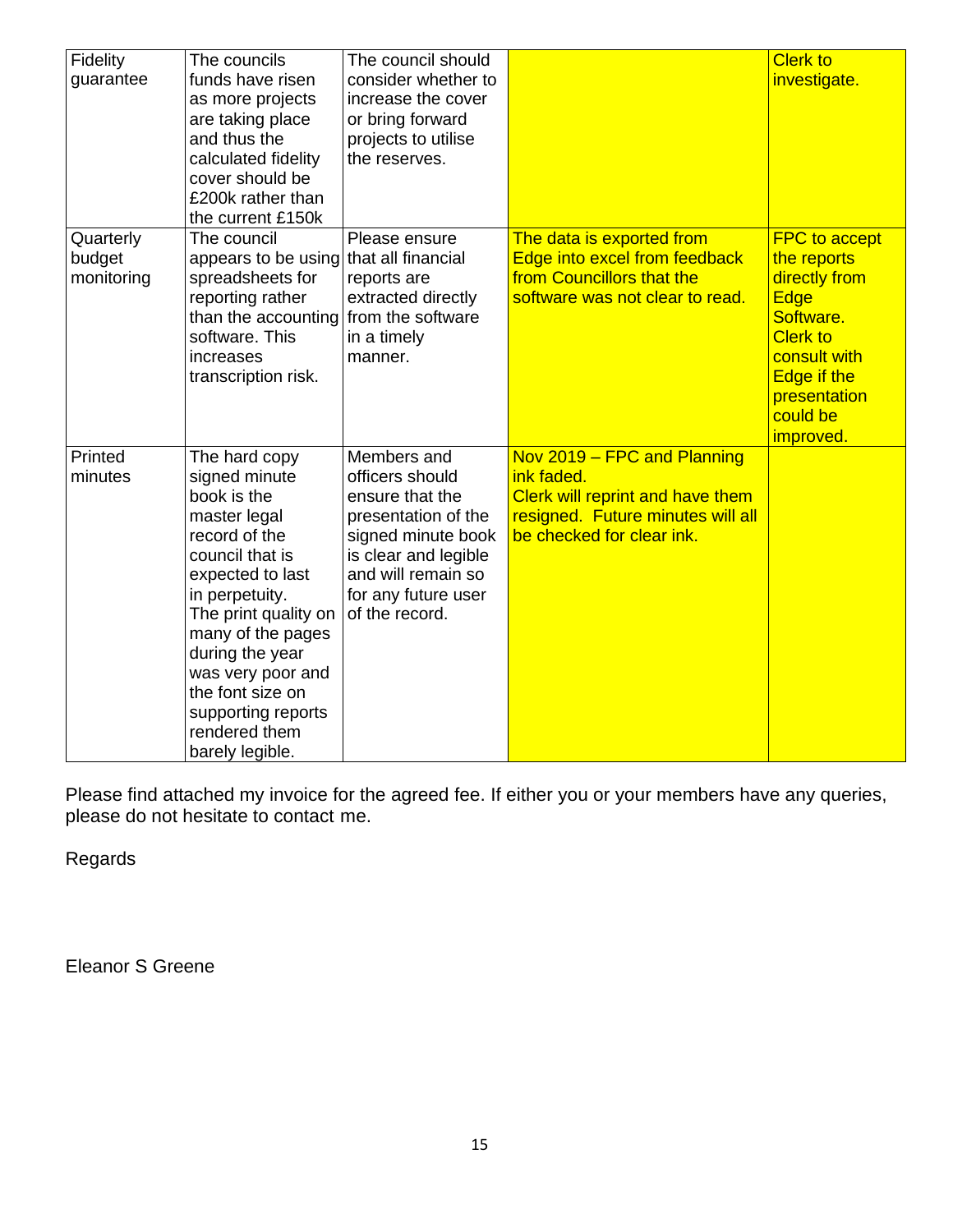### **Appendix 1 – Pitch and pavilion hire charges**

| <b>SENIOR Football Pitch:</b>               | <b>Other facilities</b>                   | <b>Price</b> | <b>Price plus VAT</b> |
|---------------------------------------------|-------------------------------------------|--------------|-----------------------|
|                                             |                                           | before       | where applicable      |
|                                             |                                           | <b>VAT</b>   |                       |
| Regular User (10 or more                    | Home and Away changing and Referee rooms  | £67.50       |                       |
| bookings with exclusive use,                | Kitchen and Function room is NOT included | per          | <b>VAT Exempt</b>     |
| VAT exempt)                                 |                                           | session      |                       |
| Occasional User (fewer than 5               | Home and Away changing and Referee rooms  | £85.00       |                       |
| sessions)                                   | Kitchen and Function room is NOT included | per          | £102.00               |
|                                             |                                           | session      |                       |
| <b>JUNIOR Football Pitch:</b>               |                                           |              |                       |
| Regular User (10 or more                    | Home and Away changing and Referee rooms  | £30.00       |                       |
| bookings with exclusive use,                | Kitchen and Function room is NOT included | per          | VAT Exempt            |
| VAT exempt)                                 |                                           | session      |                       |
| <b>Occasional User</b>                      | Home and Away changing and Referee rooms  | £35.00       |                       |
|                                             | Kitchen and Function room is NOT included | per          | £42.00                |
|                                             |                                           | session      |                       |
| Junior pitch only                           | No use of any Pavilion facilities         | £30.00       |                       |
|                                             |                                           | per          | £36.00                |
|                                             |                                           | session      |                       |
| Junior training only                        | No use of any Pavilion facilities         | £5.00        |                       |
|                                             |                                           | per          | £6.00                 |
|                                             |                                           | session      |                       |
| <b>Pavilion Kitchen and Function</b>        | Home and Away changing and Referee rooms  | £10.00       | VAT not               |
| <b>Room</b>                                 | <b>NOT</b> included                       | per hour     | applicable            |
| <b>CRICKET</b>                              |                                           |              |                       |
| <b>WEEKENDS</b>                             |                                           |              |                       |
| Regular User (10 or more                    | Home and Away changing rooms              |              |                       |
| bookings with exclusive use,<br>VAT exempt) | Kitchen and Function room                 | £75.00       | VAT exempt            |
|                                             |                                           |              |                       |
| <b>Occasional User</b>                      | Home and Away changing rooms              |              |                       |
| Club/Association etc.                       | Kitchen and Function room                 | £85.00       | £102.00               |
|                                             |                                           |              |                       |
|                                             | Home and Away changing rooms              | £150.00      | £180.00               |
| Corporate User                              | Kitchen and Function room                 |              |                       |
|                                             |                                           |              |                       |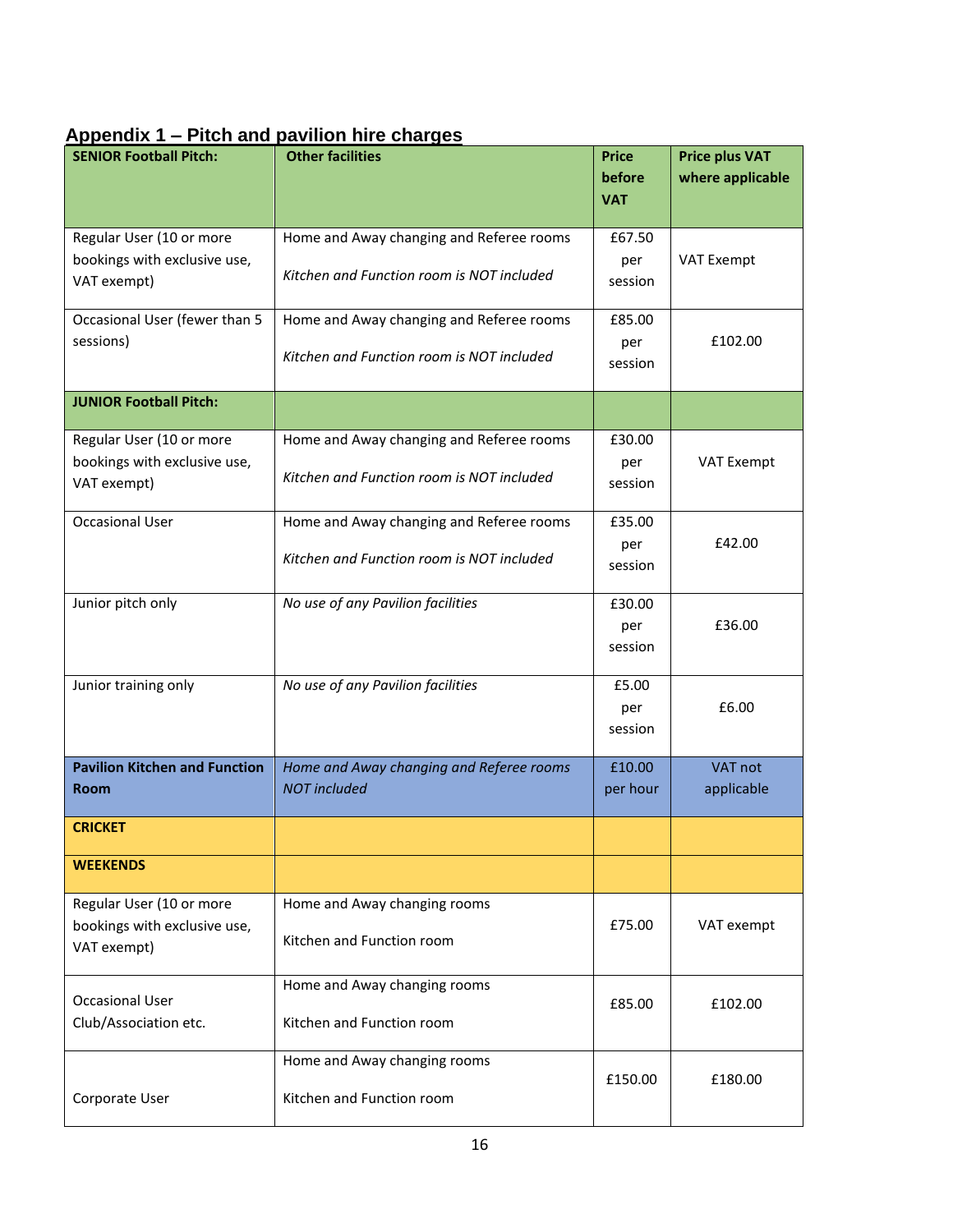| Regular User - Juniors and<br>Ladies (10 or more bookings<br>with exclusive use, VAT<br>exempt) | Home and Away changing rooms<br>Kitchen and Function room | £30.00  | £36.00  |
|-------------------------------------------------------------------------------------------------|-----------------------------------------------------------|---------|---------|
| Occasional User Juniors and<br>Ladies                                                           | Home and Away changing rooms<br>Kitchen and Function room | £35.00  | £42.00  |
| Junior evening cricket practise                                                                 | No use of pavilion                                        | £5.00   | £6.00   |
| Junior evening cricket practise                                                                 | Including use of kitchen and function room                | £15.00  | £18.00  |
| <b>WEEKDAY EVENINGS</b>                                                                         |                                                           |         |         |
| Regular User - Seniors                                                                          | Home and Away changing rooms<br>Kitchen and Function room | £50.00  | £60.00  |
| <b>Occasional User - Seniors</b>                                                                | Home and Away changing rooms<br>Kitchen and Function room | £65.00  | £78.00  |
| Corporate User                                                                                  | Home and Away changing rooms<br>Kitchen and Function room | £100.00 | £120.00 |
| Regular User - Juniors                                                                          | Home and Away changing rooms<br>Kitchen and Function room | £30.00  | £36.00  |
| <b>Occasional User Juniors</b>                                                                  | Home and Away changing rooms<br>Kitchen and Function room | £35.00  | £42.00  |